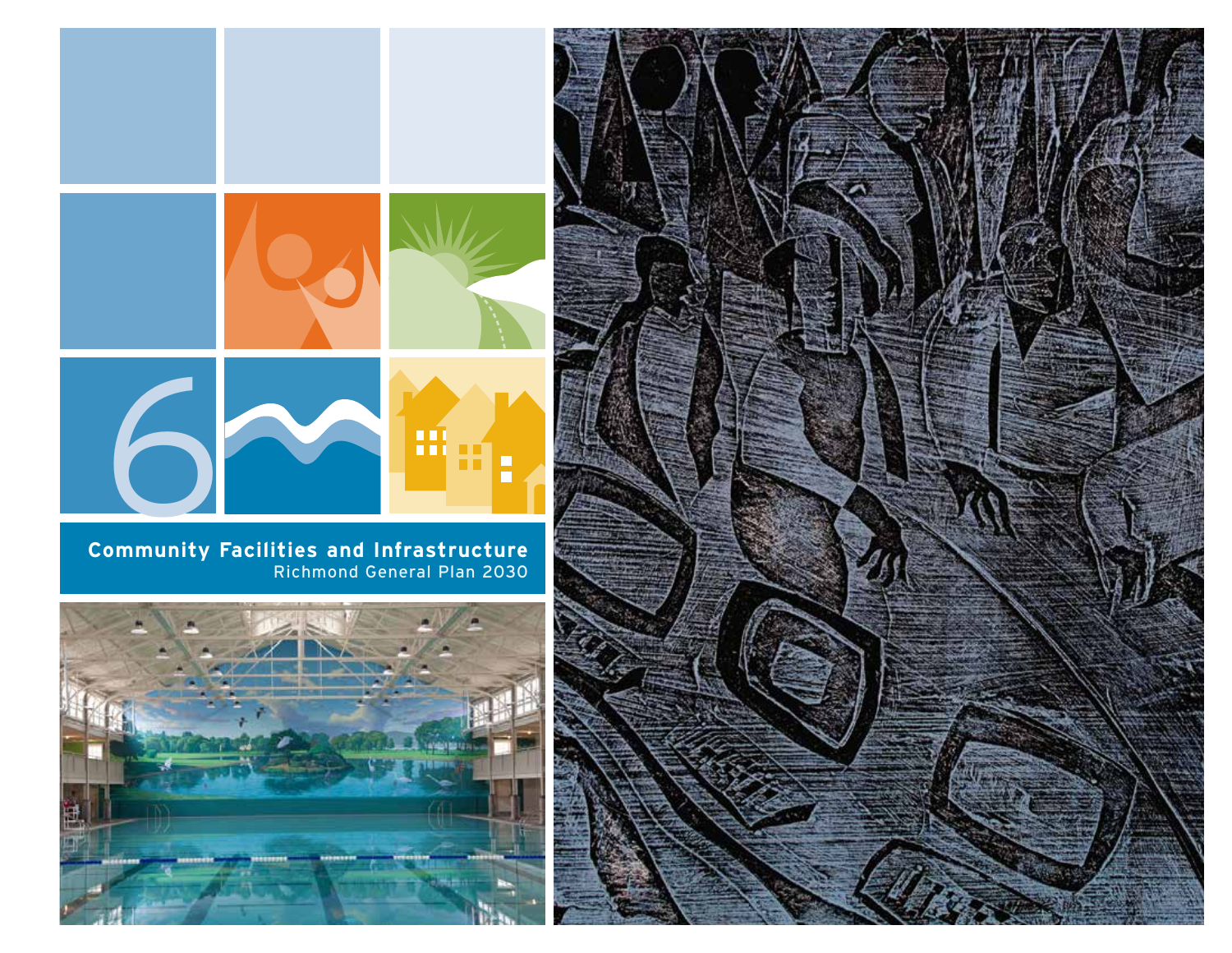# Community Vision

Richmond, California in 2030

Richmond is supported by a modern infrastructure that keeps the City functioning smoothly and efficiently. Well-maintained roads, dependable utilities, efficient waste removal and internet access are available for all neighborhoods, along with regular maintenance. Green energy provides an increasing portion of the City's power. Residents and businesses have reduced their garbage output and recycling and composting programs have increased dramatically.

Lush, green streets create an attractive and ecologically-sensitive stormwater system and provide multimodal connections between open spaces, community facilities and key destinations throughout the City. Daylighted creeks, vegetation and porous paving are incorporated into the public right-of-way to manage stormwater and improve drainage and recharge. Water quality has improved and stormwater runoff flowing to creeks and surrounding bays has been significantly reduced. In addition, green streets have reduced demand on the City's stormwater drainage system and have created park-like conditions in neighborhoods throughout the City.

Residents gather at well maintained community facilities constructed with sustainable materials and powered by clean energy sources. These facilities not only provide residents with quality community gathering spaces, but also raise the bar for neighboring jurisdictions. New and improved facilities help revitalize neighborhoods by increasing street activity and attracting other community-serving development.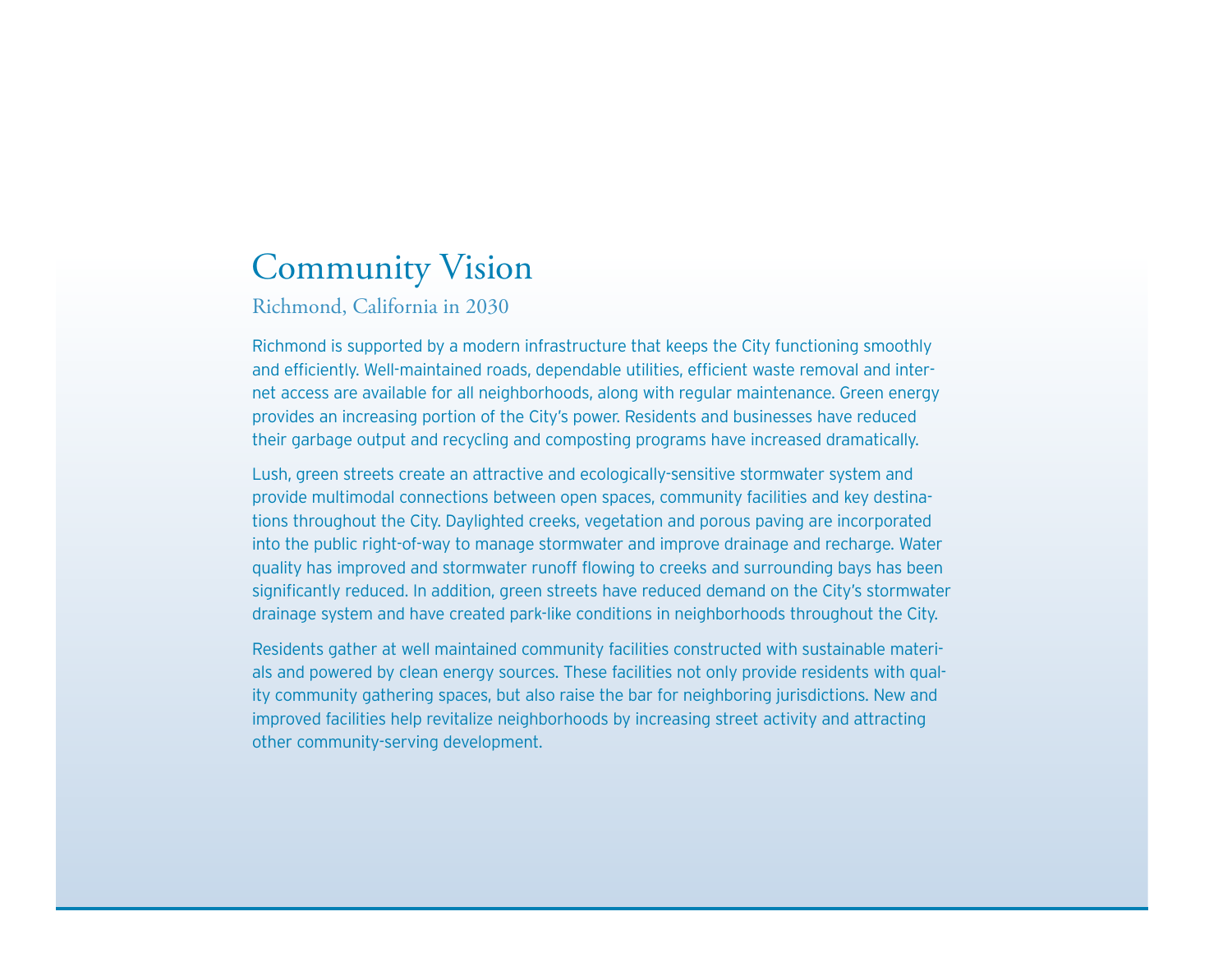# Community Facilities and Infrastructure

Community facilities and infrastructure play a critical role in health, community-building and quality of life. With growing concern over adequate water supplies, global warming and stability of energy sources, infrastructure is an instrumental part of the City's larger goal to enhance sustainability citywide.

The Community Facilities and Infrastructure Element:

- • Describes Richmond's community facilities and infrastructure;
- Highlights key findings and recommendations based on an analysis of existing conditions;
- Defines goals for supporting and expanding Richmond's community facility and infrastructure resources;
- • Identifies policies and implementing actions to enhance community facilities and infrastructure;
- • Provides a summary table identifying lead responsibilities for each implementing action; and
- Reviews the existing regulatory framework that guides community facilities and infrastructure planning efforts.

### **Purpose of the Element**

The Community Facilities and Infrastructure Element presents a framework for the City to provide services, amenities and infrastructure for today's residents as well as future generations. The Element addresses: educational and human service facilities such as schools, libraries and community centers as well as infrastructure and public utilities—streets, water, sewer, waste, communications and electricity. Goals and policies seek to improve these facilities and services to meet community needs as the City grows.

### **Legal Requirement**

Richmond is committed to providing high-quality services, amenities and infrastructure for current and future residents. Although this element is not required by state law, its inclusion in the General Plan reflects the City's belief that community facilities and infrastructure are essential to the City's progress and overall quality of life. The Community Facilities and Infrastructure Element is consistent with Section 65303 of the State of California Government Code which authorizes local jurisdictions to adopt additional elements to those man-



*Streetscape improvements can transform automobile-dominated thoroughfares into complete streets that support all modes of travel and improve safety.*

dated by state law when they relate to the physical development of the jurisdiction.<sup>1</sup>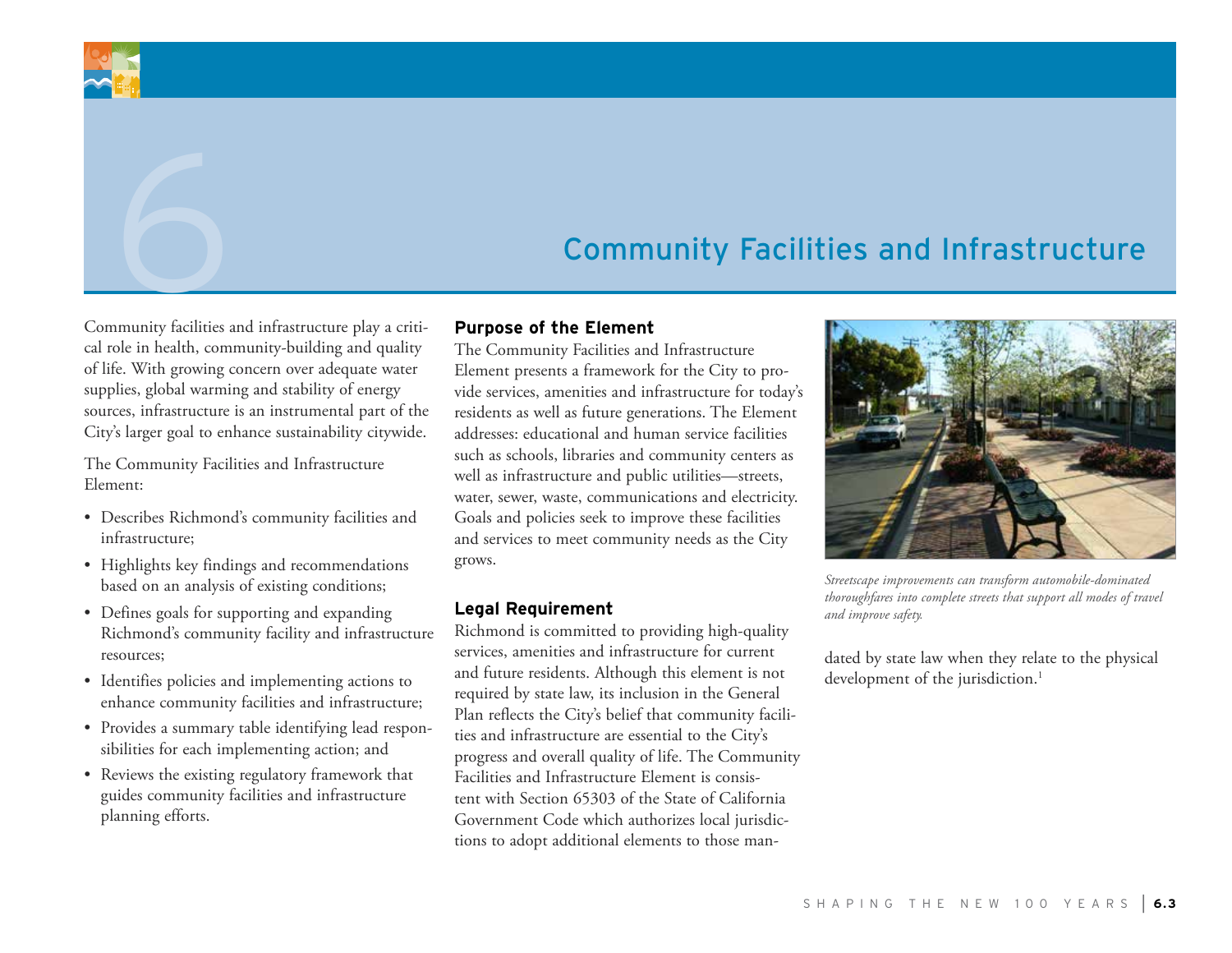

# Richmond Today

Richmond's neighborhoods are served by a variety of community facilities that are managed by public, private and nonprofit entities. This Element focuses on city, county, regional and state facilities that are dispersed throughout the City and provide an assortment of services, from traditional K-12 education to fitness programs and family counseling (see Map 6.1: Community Facilities). The City owns and operates its civic buildings and community centers. The West Contra Costa Unified School District operates the majority of education facilities. The City of Richmond works closely with regional, county, state and private infrastructure service providers to deliver utilities, process solid waste and manage sewer systems. However, the City of Richmond independently manages streets, street lighting, libraries, and several community and recreation centers. The following discussion describes existing conditions related to City buildings and facilities and regional, state and federal facilities and infrastructure.

### **City Buildings and Facilities**

The City of Richmond owns or operates buildings and facilities including civic buildings, libraries and community and senior centers. These facilities provide space for City and nonprofit services and programs, and offer places for community members to gather for neighborhood meetings or special events.

### **Civic Center**

The City of Richmond's Civic Center spans five blocks and is composed of several three and four-



*Community facilities such as libraries, community centers and schools provide essential programs to Richmond residents.*

story buildings. The Civic Center is bounded by Barrett Avenue to the north, Macdonald Avenue to the south, 24th Street to the west and 27th Street to the east.

There are numerous facilities within the Civic Center that serve a broad range of community needs. The City-owned Memorial Auditorium and Convention Center accommodate large public and private events. The facility hosts graduation ceremonies, civic balls and other civic events. The Civic Center City Hall houses City offices, police Emergency Operations Center and the City Council chambers. The main branch of the Richmond Library is located here in addition to the Macdonald Senior Center and the Richmond Art Center.

### **Libraries**

The City of Richmond maintains a main library at the Downtown Civic Center and two branches, the Bayview Branch Library in the Park View neighborhood and the West Side Branch Library in the Point Richmond neighborhood.

### **Other City Facilities**

The City of Richmond owns a 750-boatslip marina in the Marina Bay Yacht Harbor that is one of several marinas in Richmond, providing a total of more than 1,000 pleasure boat slips. Richmond is also home to a broad range of parks and open spaces.

Cultural facilities in the City include the Richmond Art Center, Richmond Museum of History, East Bay Center for the Performing Arts, National Institute of Art and Disabilities and Masquers Playhouse.

The City owns and operates two public swimming pools, the Richmond Municipal Natatorium also known as "The Plunge" in Point Richmond and the William Randolph Pool at John F. Kennedy High School on Cutting Boulevard. The City also operates the recreation complex adjacent to Nichol Park as well as numerous community centers.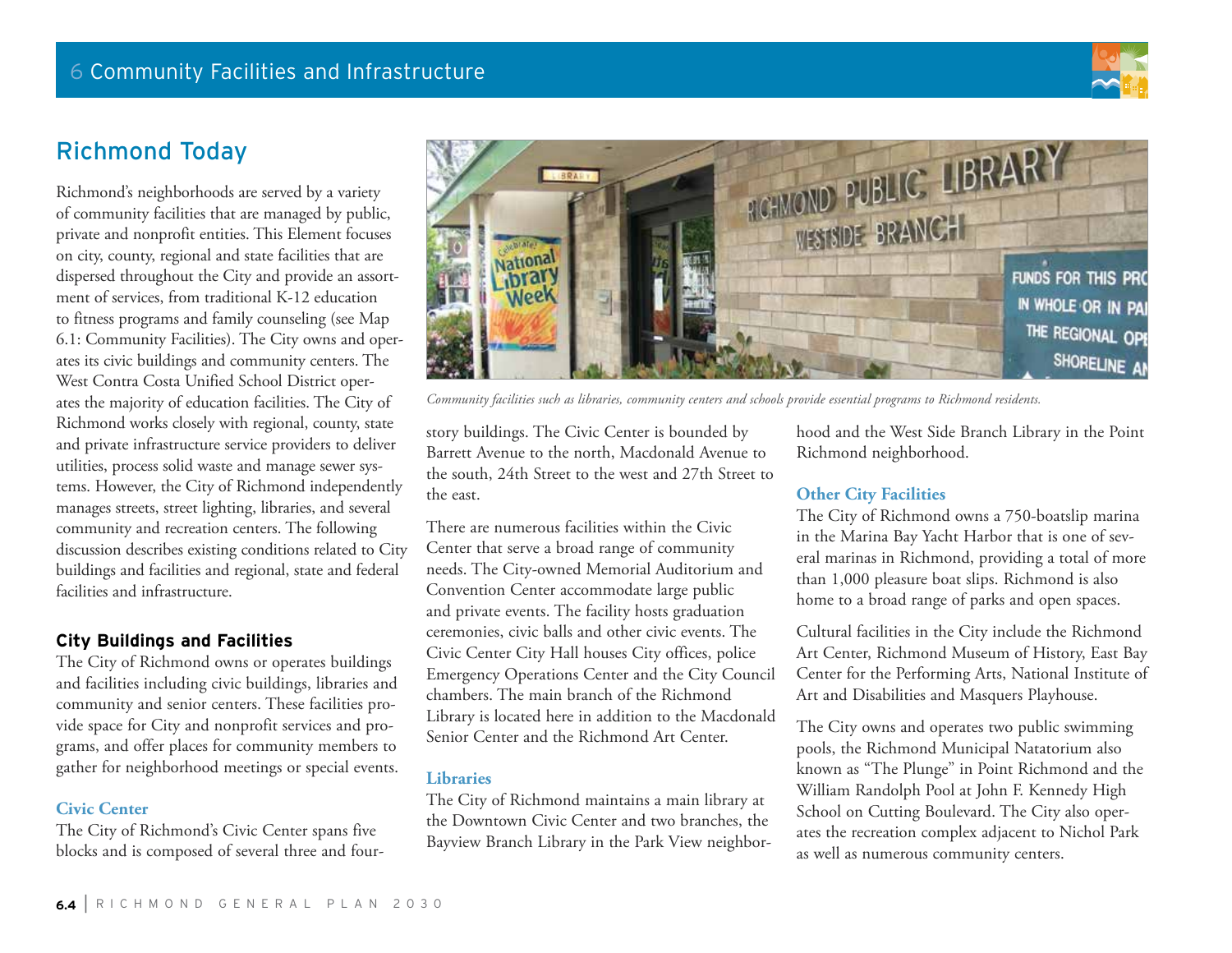



### **Regional, State and Federal Facilities**

There are several regional, state and federal facilities located in the City. Contra Costa County facilities include the Richmond Superior Court, two detention facilities, a Veterans Service Office, Animal Services and the Contra Costa County Employment and Human Services.

The Contra Costa County Department of Education oversees the West Contra Costa Unified School District, which manages a number of educational facilities within Richmond and neighboring jurisdictions. Additionally, Contra Costa Health Services provides county-operated health services in the community.

On the federal level, the Environmental Protection Agency maintains a laboratory in Richmond as part of the University of California Berkeley Field Station. Also, the Department of Justice maintains a crime lab in the Point Richmond neighborhood.



### **Infrastructure**

Infrastructure described in this section includes streets, sanitary sewer facilities, flood control and storm drainage facilities, solid waste disposal facilities and management, public utility facilities and telecommunications facilities. These critical systems support City residents, businesses and industries.

### **Streets**

Routes of Regional Significance as defined by the West Contra Costa County Transportation Advisory Committee (WCCTAC) include Interstate 80, Interstate 580 and the Richmond Parkway. These routes provide regional connections while local streets provide access to residential, commercial, industrial, recreational and open space areas of the City (see also Circulation Element).

### **Sanitary Sewer Facilities**

Four separate districts collect and treat wastewater in Richmond. They include the Richmond



*The Plunge (before renovation) The Plunge (after renovation) Inside the Plunge (after renovation)*

Municipal Sewer District, West County Wastewater District, East Bay Municipal Utility District and Stege Sanitary Sewer District (see Map 6.2: Sewer Districts, Treatment Plants and Landfills).

### *Richmond Municipal Sewer District*

Richmond Municipal Sewer District provides service to an area that encompasses 13.5 square miles, generally described as being bounded by Tulare Street to the north, the City of El Cerrito to the east, Richmond Inner Harbor to the south and Castro Street to the west.

The wastewater treatment plant located in Point Richmond at 601 Canal Boulevard treats the wastewater collected by the District. The City of Richmond has entered into a long-term contract with Veolia Water North America to operate and maintain Richmond Municipal Sewer District's sewer treatment and collection facilities.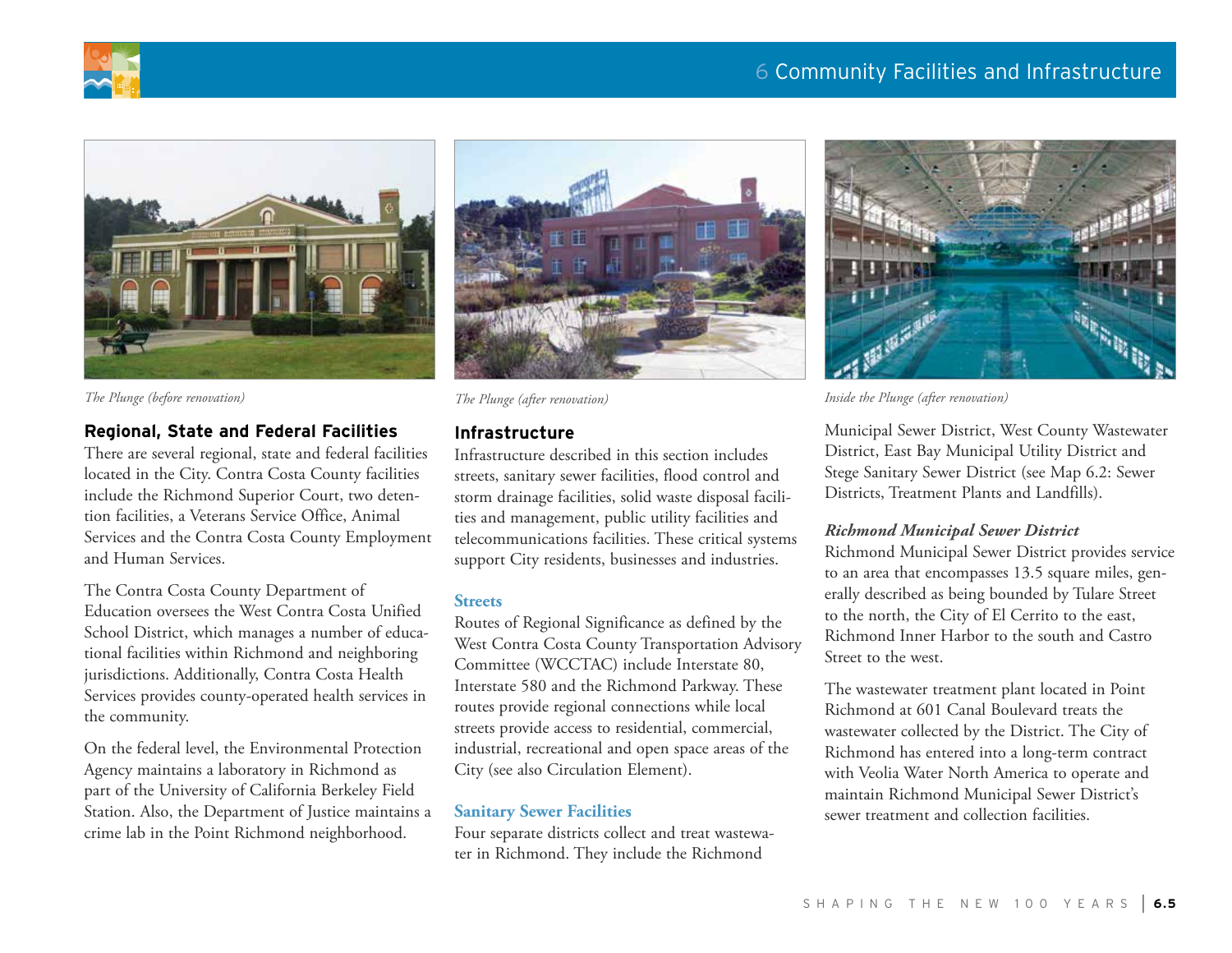

### *West County Wastewater District*

West County Wastewater District (WCWD) performs primary and secondary treatment at a facility located at 2377 Garden Tract Road in North Richmond. WCWD services an area of roughly eight square miles that includes all of North Richmond and all the Richmond subdivisions located east of Interstate 80. Up to six million gallons of effluent per day are provided to East Bay Municipal Utility District for its North Richmond Water Reclamation Facility. Remaining wastewater is combined with Richmond Municipal Sewer District's treated wastewater, dechlorinated and disposed of via a deep-water outfall in San Francisco Bay.

### *East Bay Municipal Utility District*

East Bay Municipal Utility District (EBMUD) maintains and operates the Wet Weather Treatment Plant, an overflow collection plant at Point Isabel in the southeastern corner of Richmond. The Wet Weather Treatment Plant is part of EBMUD's North Interceptor Wet Weather Facilities project. The purpose of the treatment plant is to divert excess wet weather sewer flows from community sewers in El Cerrito, Albany and Berkeley. This plant is only in operation during extreme winter storm events. Wastewater is treated and then discharged into the Bay along the shoreline.

### *Stege Sanitary District*

The Stege Sanitary District provides service for an area approximately one square mile in the Richmond Annex. The Stege Sanitary District serves as a collection center, but does not provide treatment. All wastewater is pumped to the East Bay

Municipal Utility District (EBMUD) treatment plant in Oakland adjacent to the Bay Bridge. Wet weather overflows are directed to the EBMUD facility located at Point Isabel.

### **Flood Control and Storm Drainage Facilities**

The City of Richmond contracts with Veolia Water North America to operate and maintain its storm drainage facilities. Storm drainage facilities include curbside catch basins and underground pipes that direct rain water into the Bay.

### **Solid Waste Disposal Facilities and Management**

Richmond Sanitary Service, an affiliate of Republic Services, Inc., provides residential and commercial municipal solid waste, recycling and green waste collection services in the City of Richmond. Republic Services owns and operates through separate subsidiary corporations, a 21-acre site at the foot of Parr Boulevard in Richmond that includes the Golden Bear Transfer Facility and former West Contra Costa Sanitary Landfill (WCCSL). The West County Integrated Resource Recovery Facility (IRRF) that includes a household hazardous waste (HHW) facility is located at 101 Pittsburg Avenue in Richmond and is operated by another affiliate, West County Resource Recovery, Inc.

The West County Sanitary Landfill was established in 1952 and a methane gas recovery system was installed in the mid-1980s. Methane gas drawn from the landfill is used to generate electricity at a one megawatt power plant located on a portion of the premises. Due to capacity constraints, the landfill

was closed to waste disposal in 2006 and was capped for final closure in 2009. Additional material sorting and recovery operations will be conducted on the site, including recyclables, construction and demolition debris and organics composting. The remainder of the site will be converted to recreation uses and open space lands.

The Golden Bear Transfer Facility is a transfer point for the City's garbage solid wastes before being disposed of at the Keller Canyon Landfill in the City of Pittsburg. The landfill is operated by Republic Services, Inc. and has eight to ten years of permitted capacity. Permit applications are pending that would expand the original capacity and add about 30 years of potential landfill life.

The West County IRRF described above, processes all of the City's recyclables prior to sale and shipment to remanufacturing processors. The HHW facility accepts a variety of hazardous and universal wastes from West County residents and small businesses for appropriate recycling or disposal.

### *Regional Solid Waste Management Facility*

A Contra Costa landfill facility was constructed in 1991 at Keller Canyon in the City of Pittsburg. The landfill is expected to provide capacity for the area served in Contra Costa County for 25 years or more. The City of Richmond has access to the Keller Canyon Landfill for residual wastes transferred through the Golden Bear Transfer Facility.

### *Solid Waste Diversion*

Solid waste diversion is the process of diverting waste from landfills through reuse, recycling and compost-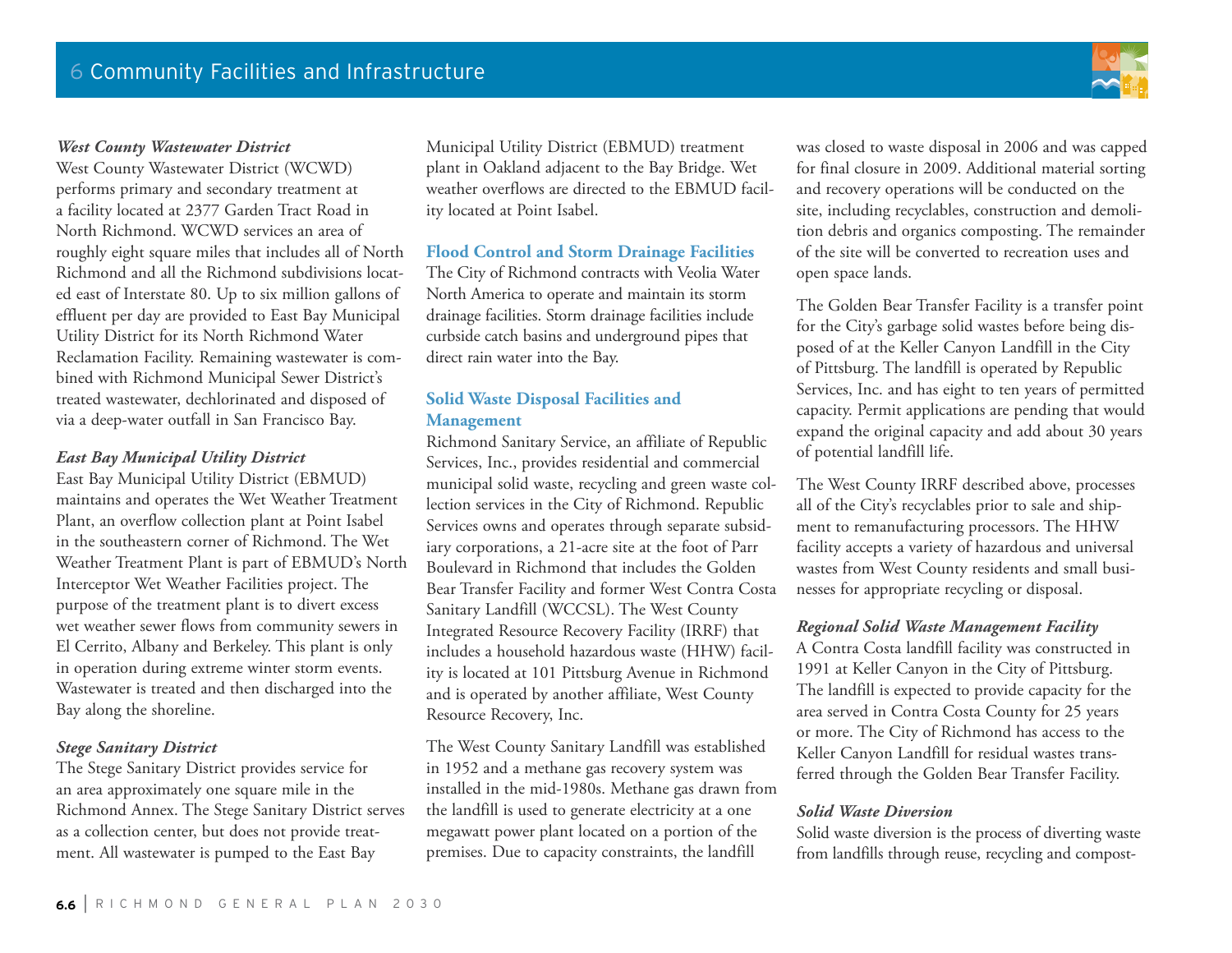

ing. The State of California requires that all jurisdictions meet a 50% waste reduction mandate as established by Assembly Bill 939. Richmond is a member agency of the West Contra Costa Integrated Waste Management Authority (WCCIWMA), a local Joint Powers Authority responsible for helping its member agencies meet the State waste diversion mandate. West County had a diversion rate of 51% in 2006. The California Integrated Waste Management Board (CIWMB) estimates an average per capita solid waste disposal rate for the City of Richmond to be 0.36 tons per resident per year.<sup>2</sup> Business waste disposal rates estimated by the CIWMB range from 0.3 tons per year for general merchandise stores to 3.1 tons per year for restaurants. To meet and maintain the 50% diversion rate, Richmond Sanitary Service offers residential and commercial co-mingled recycling collection and green waste collection services throughout out its service area.

### **Public Utility Facilities**

### *Water*

The East Bay Municipal Utility District (EBMUD) is the drinking water service provider within the City of Richmond. Potable water is supplied via the San Pablo Dam from the Mokelumne River in the Sierra Nevada Mountains and from local rain-fed reservoirs. Groundwater is only utilized for some irrigation purposes.

The North Richmond Water Reclamation Plant is EBMUD's first major project to recycle water for industrial application. Today, with a design capacity of 5.4 million gallons per day (mgd), it is one of the largest industrial cooling water reuse projects in the nation. Completed in 1995, the facility receives water from nearby West County Wastewater District, and provides tertiary treatment and sends the recycled water to three cooling towers located at Chevron's Richmond refinery.

EBMUD began supplying recycled water from West County Wastewater District for irrigation at the Richmond Country Club in 1984. One hundred and fifty acres are irrigated, resulting in an estimated average consumption of 0.19 mgd. A future EBMUD project for irrigation and industrial uses will save between 1.0 - 3.0 mgd.

### *Gas & Electricity*

Pacific Gas & Electric (PG&E) provides natural gas and electricity in the Richmond area. It is anticipated that service provision will continue to meet current and projected new demand.

### *Telecommunications Facilities*

As of 2010, American Telephone and Telegraph (AT&T) provides local telephone service to the Richmond area. In the case of new development in the area, telephone wires are laid concurrently with Pacific Gas & Electric lines.

Three cable television companies operate in Richmond under contract: Bay Cablevision and Western Audio-Video. Bay Cablevision provides cable television service to all Richmond subscribers living outside of the Marina Bay area. Western Audio-Video provides service to Marina Bay. Comcast Cable provides service in the Carriage Hills/El Sobrante Valley Area. The companies pay the City of Richmond five percent of their gross revenues for their contracts.

The City began to operate its own cable television channels in 1989 under the management of a division of the City Manager's Office. There are five City channels including: one municipal channel (Channel 27) that broadcasts City Council meetings, regional programming of interest to residents of western Contra Costa County and an electronic bulletin board; two channels at Contra Costa College to be used for educational programming; a School District channel at Lovonya DeJean Middle School; and one channel at the Emergency Preparedness Center to be used to train fire and police personnel. All of the channels will receive transmissions from the Federal Emergency Management Agency (FEMA) for public safety information in the event of an emergency.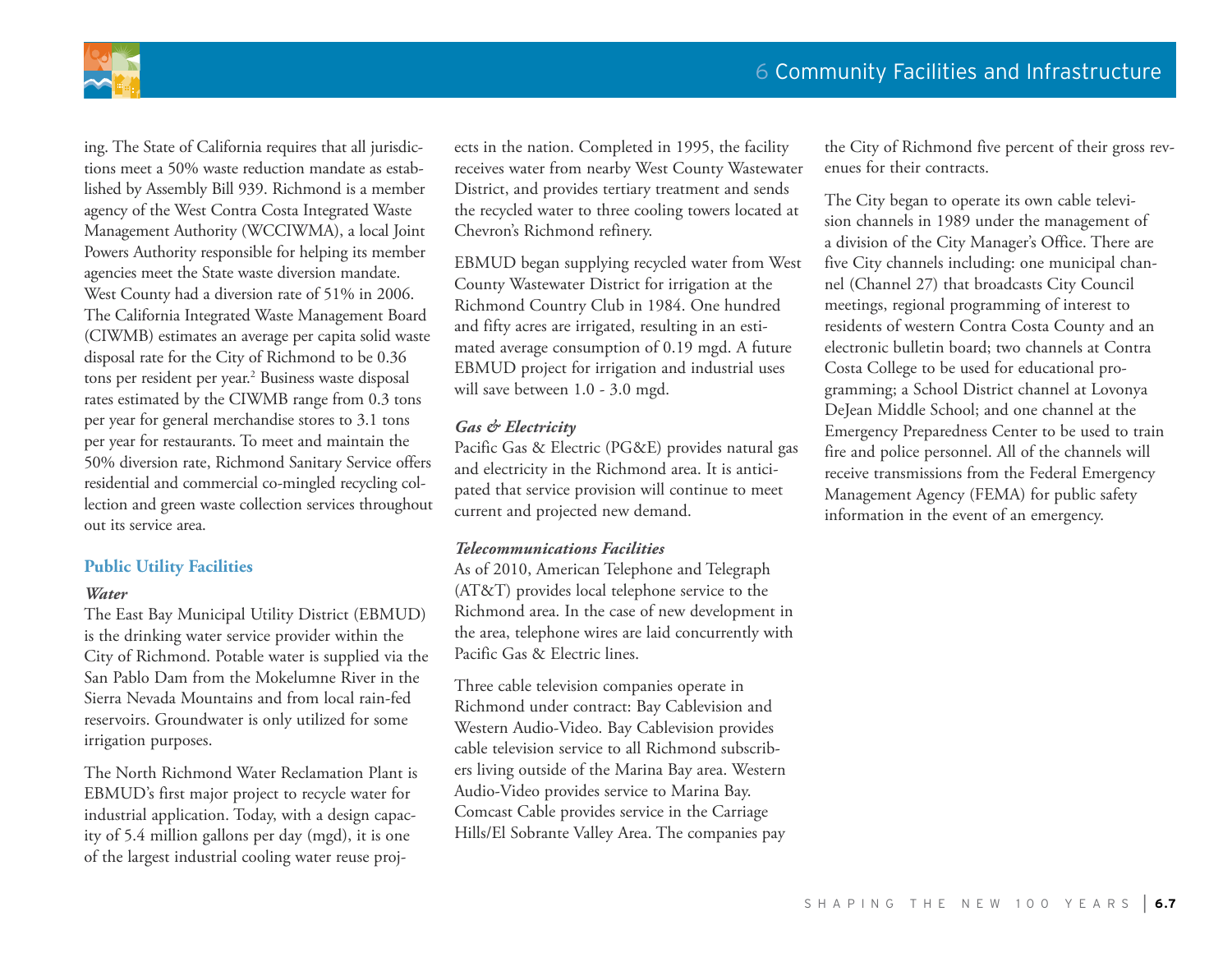

# Key Findings and Recommendations

A dependable infrastructure system and high-quality, accessible community facilities are the foundation for a healthy and thriving city. A variety of private, public and nonprofit entities own and manage community facilities in the City. Coordination among these entities is vital for ensuring high levels of service and efficient use of resources. Facilities and services should meet current and projected needs, withstand natural disasters and equally serve the entire community. The City will allocate adequate resources to maintain and invest in systems and practices that provide long-term economic and environmental benefits.

Investment in infrastructure and community facilities present opportunities for revitalization and renewal. Attractive streets, sidewalks and landscaping can build an area's identity and encourage pedestrian activity. Well-designed and conveniently located community facilities provide space for a range of community activities and social interaction. Infrastructure and facilities improvements can be integrated with community objectives to address Richmond's quality-of-life priorities.

The following key findings and recommendations are derived from the existing conditions analysis as well as the community's vision for the future.



*Attractive streets, sidewalks and landscaping can build an area's identity and encourage pedestrian activity.* 

### **Finding 1: City facilities and infrastructure must serve a diverse community with a range of needs.**

Richmond seeks to ensure that facilities and infrastructure meet the community's current and projected needs. New streets, sidewalks, utilities, schools and parks are needed in order to accommodate growth, however the cost of these amenities cannot fall disproportionately on existing development. Strategies to improve the range of public facilities and infrastructure include:

- • Providing a range of community facilities and infrastructure and ensuring that resources are distributed equitably;
- • Minimizing impacts due to construction and expansion of infrastructure such as streets, freeways and utility lines on residents and businesses;
- Maintaining high levels of service and reducing impacts on existing facilities and infrastructure as the City accommodates new growth; and

• Expanding access to services and amenities to all members of the community regardless of age, income, ethnicity or level of physical ability.

### **Finding 2: Collaboration across jurisdictions and agencies can maximize the efficiency and effectiveness of available resources.**

Richmond will continue to coordinate with service providers, regional and state entities that operate facilities in the City. Overall, Richmond can improve the efficient use and maintenance of community facilities and infrastructure by:

- • Encouraging greater collaboration among agencies and service providers in the City to maximize benefits to the community;
- • Designing facilities to serve multiple needs and keeping facilities in public use over the long term; and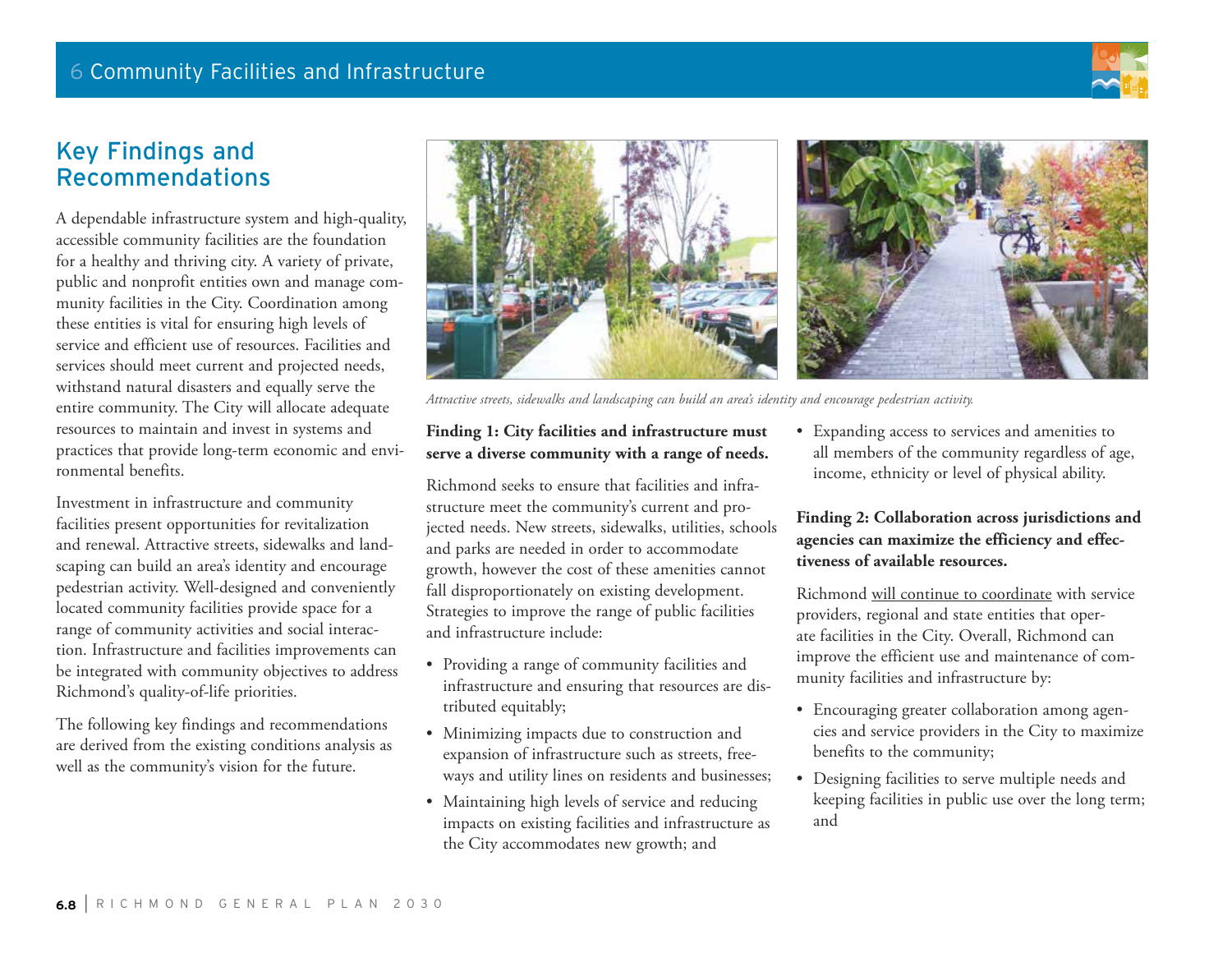





*The use of pervious pavers, larger planter areas, and bioswales allows stormwater to filter into the soil below where pollutants can be removed naturally. In contrast, typical impervious pavement such as asphalt direct polluted stormwater itno nearby storm drains and then into streams and lakes.*

• Providing adequate resources for maintenance and enhancements of facilities and infrastructure.

### **Finding 3: The City is well positioned to adopt and benefit from green and sustainable practices while reducing costs and impacts on the community.**

Richmond is committed to setting high standards for improvements that support environmental sustainability and protection. Improving sustainability of the City's infrastructure includes:

- • Promoting green buildings, infrastructure and management practices that reduce environmental impacts; and
- Providing information to residents and businesses about the financial and environmental benefits of green standards and practices.

### **Finding 4: Investment in public facilities and infrastructure can serve as a catalyst for broader neighborhood revitalization.**

Both infrastructure and community facilities improvements can serve to foster revitalization and renewal. Attractive streets, sidewalks and landscaping can strengthen an area's identity and encourage pedestrian activity. Well-designed and conveniently located community facilities can create new activity centers that unite neighbors. Key steps towards maximizing this catalytic potential entail:

- • Exploring ways to connect neighborhoods with the shoreline and other significant local resources and amenities;
- • Investing in local-serving facilities and infrastructure in underserved neighborhoods; and
- • Creating neighborhood centers to support community life and provide safe and accessible spaces for activities throughout the day.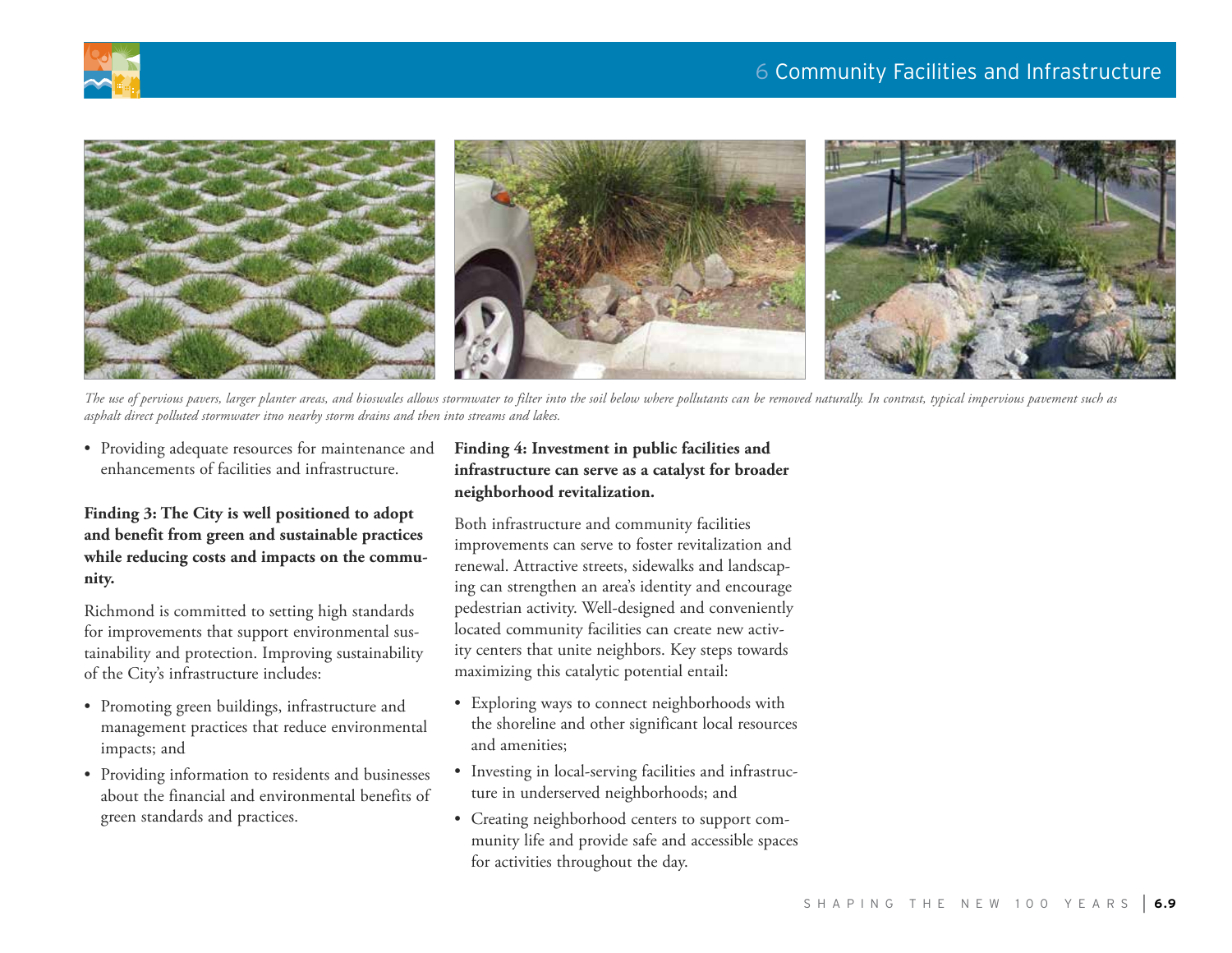# Goals

### GOAL CF1 Facilities that Serve a Diverse Range of Community Needs

Richmond seeks to provide a broad range of high-quality facilities and infrastructure to serve a diverse range of community needs. Facilities should be universally accessible and appropriately programmed to meet community needs. Infrastructure should be maintained and expanded to meet current and future needs and to provide effective, equitable and consistent levels of service to all neighborhoods.

### GOAL CF2 Efficient Use and Adequate Maintenance of Facilities and Infrastructure

As a developed urban area, the City seeks to use creative and innovative approaches to meet the needs of current and future residents and businesses. Richmond can maximize the use of existing facilities and infrastructure by sharing limited resources with other public and private entities that serve the community, while dedicating resources for ongoing maintenance and upgrade of streets, sidewalks, parks, libraries, community centers, fire stations and sewers.

### GOAL CF3 Green and Sustainable Standards and Practices

Regularly upgrade existing community facilities and infrastructure and set standards for new improvements that support longterm sustainability and environmental protection.

### GOAL CF4 Neighborhood Revitalization

Richmond's Civic Center and other community gathering places will become catalysts for revitalizing and re-energizing the City. Improving and developing community facilities as safe, accessible places will enrich the quality of life for residents, activate neighborhood centers and encourage growth and positive change in adjacent areas.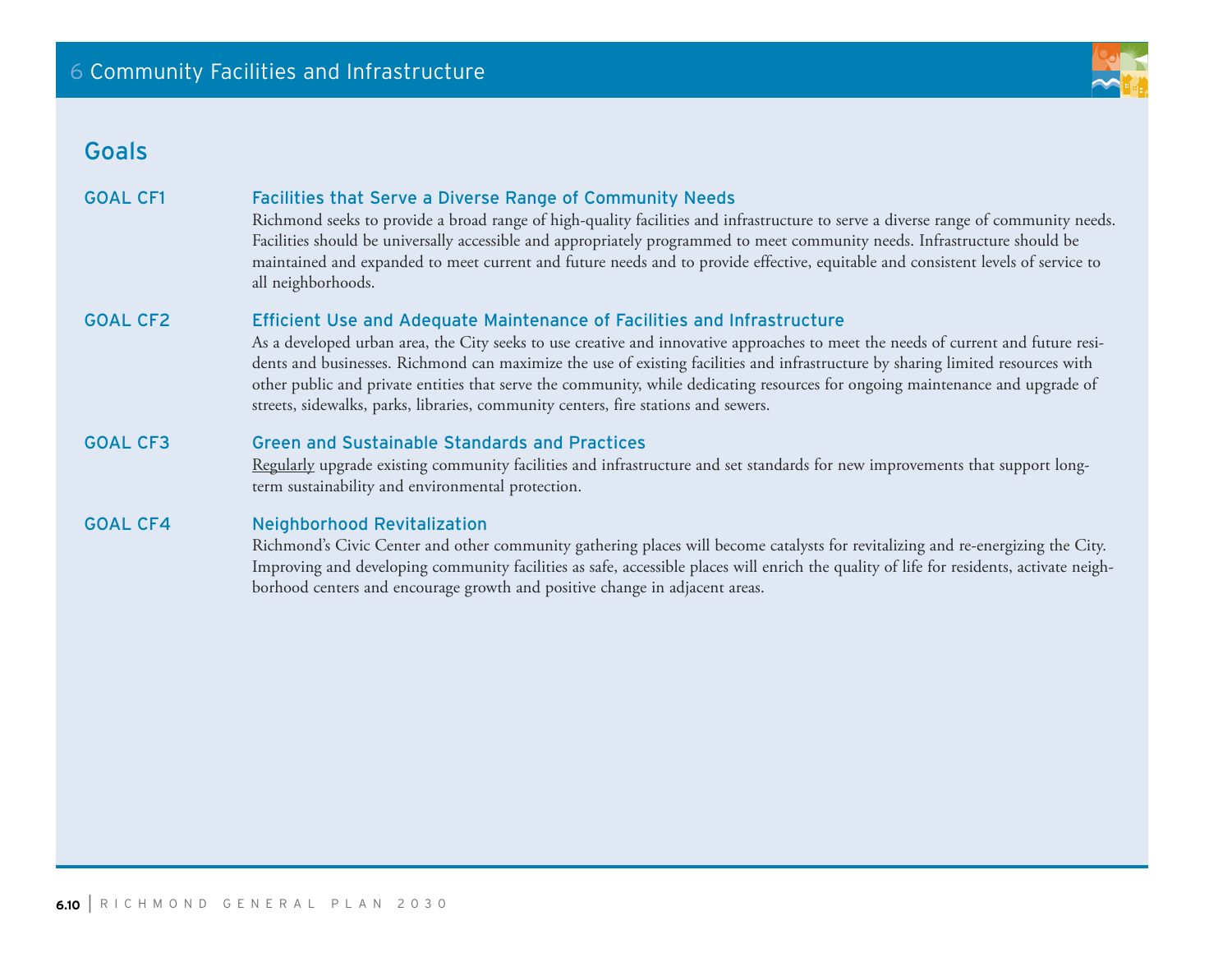

# Policies and Implementing Actions

A range of policies and implementing actions are outlined below in relation to each of the goals. These policies mandate, encourage or allow certain actions to be pursued throughout the duration of the General Plan. Together they serve as strategic directions for City staff and partners, highlighting where time and resources should be focused.

Each policy may either be correlated with a number of actions, or simply a single key implementing action. Conversely, some actions may support a range of policies. The policies and implementing actions are organized in two parts. First, all goal-related policies are described and each policy description is followed by a list of its associated implementing actions. Then, implementing actions are described in greater detail in the following section.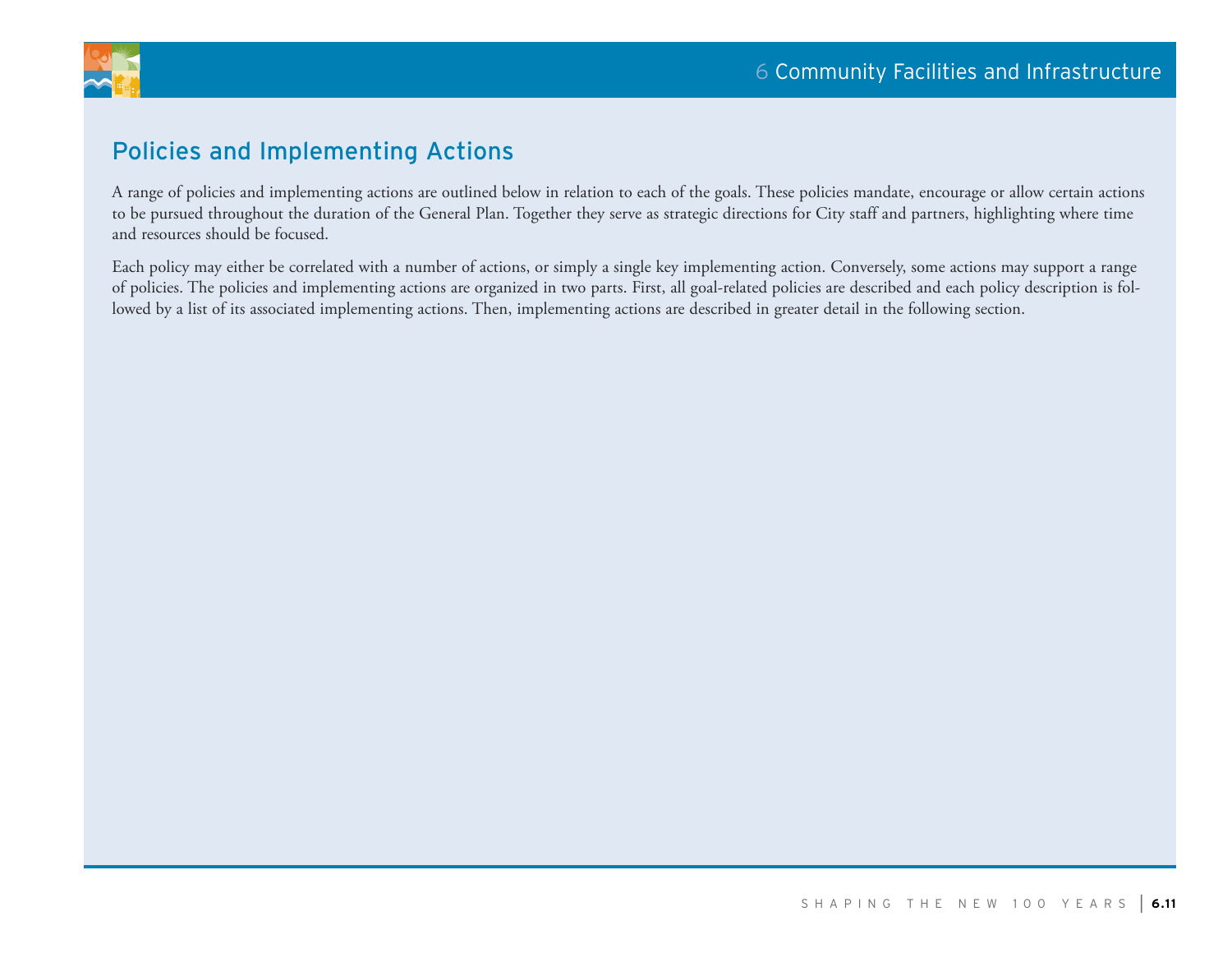### goal cf1



### *Policy CF1.1 A Range of High-Quality Community Facilities and Infrastructure*

Maintain high-quality facilities and infrastructure to serve diverse community needs. Upgrade, maintain and expand infrastructure to meet current and future needs and provide an effective and consistent level of services and utilities in all neighborhoods. Retain existing public facilities and uses in the Downtown, and actively work to attract new public facilities, especially within walking distance of the Richmond BART/Amtrak Station. Facilities and infrastructure may include community and recreation centers, parks and playgrounds, libraries and senior centers, schools, multi-use trails, pedestrian-scale lighting, and police and fire stations.

*See also: LU1.3; GM2.1* 

### *Policy CF1.2 Equitable Distribution and Access*

Continue to promote equitable distribution of community facilities and infrastructure. Community facilities should continue to be located near residents in order to serve as neighborhood centers and maximize use. As Richmond grows, facilities will be sited to accommodate current and future residents. Prioritize the development of new, upgraded or revitalized parks; community facilities such as libraries, medical centers and schools; circulation and safety improvements; and infrastructure in neighborhoods that are currently underserved, have a high proportion of low-income households, and are impacted due to high crime and physical blight. Tailor improvements to the specific needs of residents in these neighborhoods.

*See also: LU2.4*

### *Policy CF1.3 Impacts on Neighborhoods*

Protect the quality of life for residents, businesses and visitors. Consider health, safety and aesthetic impacts of siting new or existing infrastructure and utilities and ensure that impacts and benefits are not disproportionately distributed to any parts of the City.

### *Policy CF1.4 Concurrent Infrastructure Development*

Require new development to provide proportionate facilities and infrastructure improvements as it occurs. New developments must mitigate impacts or contribute adequate infrastructure to meet additional demand for roads, parks, schools and utilities.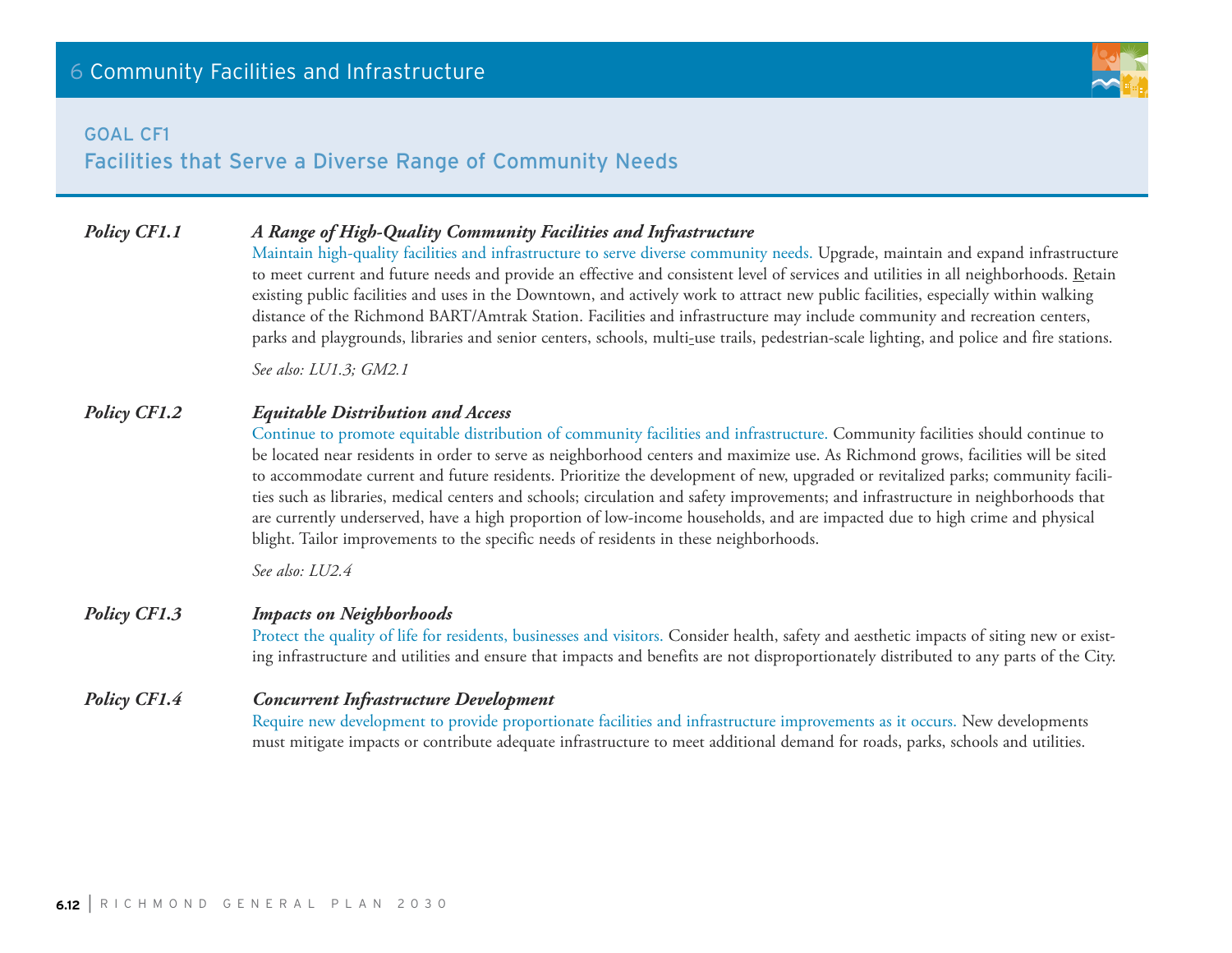

# **GOAL CF1** Facilities that Serve a Diverse Range of Community Needs

### *Policy CF1.5 Universal Access*

Develop and support strategies and programs that will provide universal access to facilities, amenities and infrastructure. Encourage and incorporate new technologies in all City-owned and operated facilities and infrastructure projects. New technologies include: fiber optic lines and wireless networks; physically accessible facilities for users of all ages and abilities; safe and welllighted streets; seismically sound structures; and non-toxic materials that comply with green building codes and sustainable practices.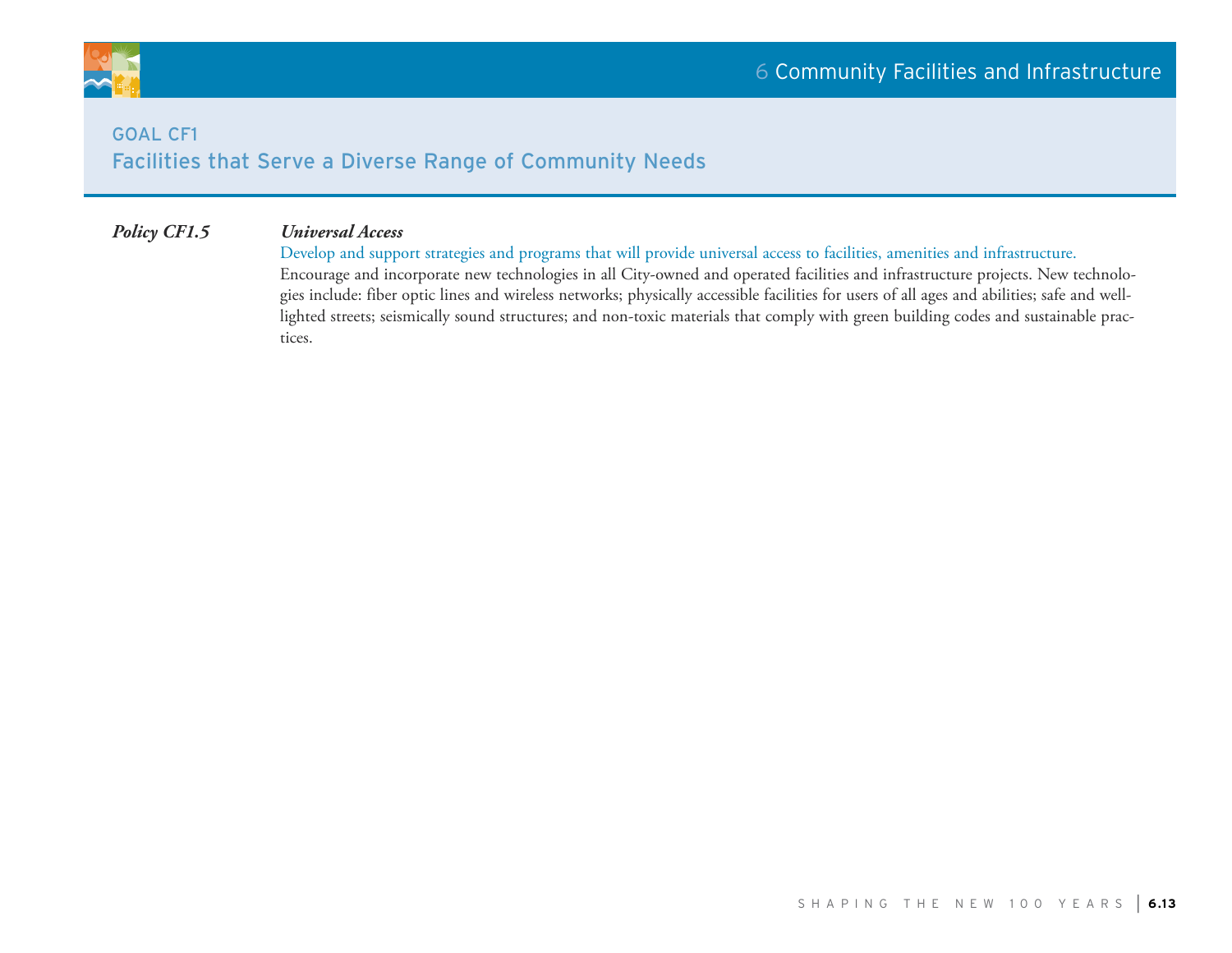### goal cf1

Facilities that Serve a Diverse Range of Community Needs

### *Action CF1.A Community Facilities Evaluation*

Continue to regularly track and evaluate community facilities including schools, libraries, community centers, human service facilities and associated programs and services. Recommend improvements and identify funding mechanisms and partners in implementation to restore the public library system to its full capacity.

Promote best practices in joint-use, universal access, sustainability, green design and safety. Standardize the use of design guidelines at all public facilities and incentivize their application at nonprofit and private facilities.

Create, maintain, and make available to the public a property and facilities database that identifies the size, location, physical quality and other attributes of all public facilities, as well as nonprofit and private facilities. Utilize the database, in conjunction with other studies, to prioritize facility maintenance and improvement projects.

*See also: LU1.G; ED1.D* 

### *Action CF1.B Capital Improvement Program*

Coordinate development with the Capital Improvement Program (CIP) to ensure completion of high-priority facility and infrastructure projects. Ensure that CIP projects are prioritized in economically depressed neighborhoods with the highest need.

*See also: PR1.I; CR1.G; GM2.A*

### *Action CF1.C Cogeneration and Reuse of Waste*

Identify strategies to recover methane to cogenerate electricity and reuse of wastewater and biosolids generated at local wastewater treatment plants.

*See also: CN3.A; EC3.H*

### *Action CF1.D Storm Water Drainage*

Provide storm drainage in accordance with best management practices and guidelines. Assess the system's ability to accommodate current and future users, sea level rises, and include all necessary improvements in development plans. Reduce runoff into creeks and the Bay, and address groundwater recharge through the use of pervious materials, retention basins, bio-swales and other methods.

*See also: EC6.D*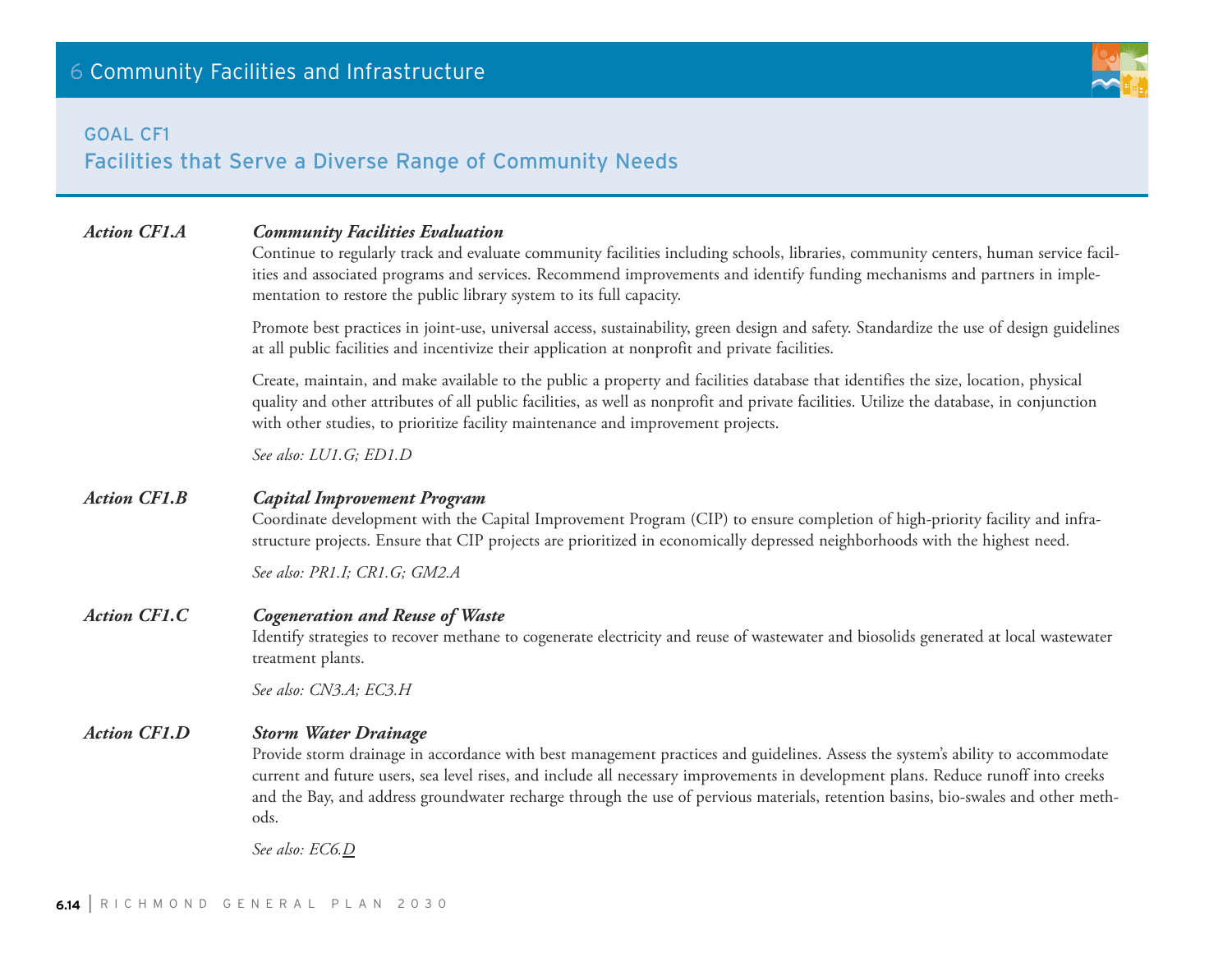

# goal cf1 Facilities that Serve a Diverse Range of Community Needs

### *Action CF1.E Waste Management Master Plan*

Regularly review and update the Waste Management Master Plan to enhance existing waste management services, systems and associated programs. Assess the system's capacity to serve current and future residents, recommend improvements and identify funding mechanisms and implementation partners. Update the plan regularly to address changing needs and priorities. Ensure compliance with the relevant components of the California Waste Management Act of 1989 by continuing to work with the West Contra Costa Integrated Waste Management Authority and Republic Services to enhance West County's integrated solid waste management services and programs. Work with relevant agencies to address impending shortage of landfill space and ensure that proposals adequately address health, safety and environmental concerns.

### *Action CF1.F Public Utilities Revitalization*

Maintain and upgrade existing water, gas, electricity, telecommunications and cable infrastructure and associated programs and services. Assess the system's ability to serve current and future residents, recommend improvements and identify funding mechanisms and partners for implementation.

Work with Pacific Gas & Electric and the pipeline franchise holders to update gas and fuel line maps and require them to maintain and upgrade gas and fuel lines at their own expense to preserve the public health and safety. Follow guidelines for safety to ensure that future improvements do not compromise services and those services do not conflict with future development. Continue coordination efforts with Pacific Gas & Electric to update and support compliance with the Electric Undergrounding Program.

Continue to work with the East Bay Municipal Utility District to update and support compliance with the Water Supply Management Program, the Stormwater Pollution Prevention Plan and the Dam Safety Program for San Pablo Dam. Continue to work with railroad companies on locating utilities along railroad rights-of-way.

### *Action CF1.G Information Technology*

Provide affordable broadband data communications, fiber optics, wireless networks and associated services. Assess the information technology infrastructure's ability to serve current and future residents, recommend improvements, target priority areas or community facilities for expansion and identify funding mechanisms and partners for implementation. Establish guidelines for aboveground telecommunication facilities including towers, switching centers and system maintenance facilities to mitigate potential negative impacts.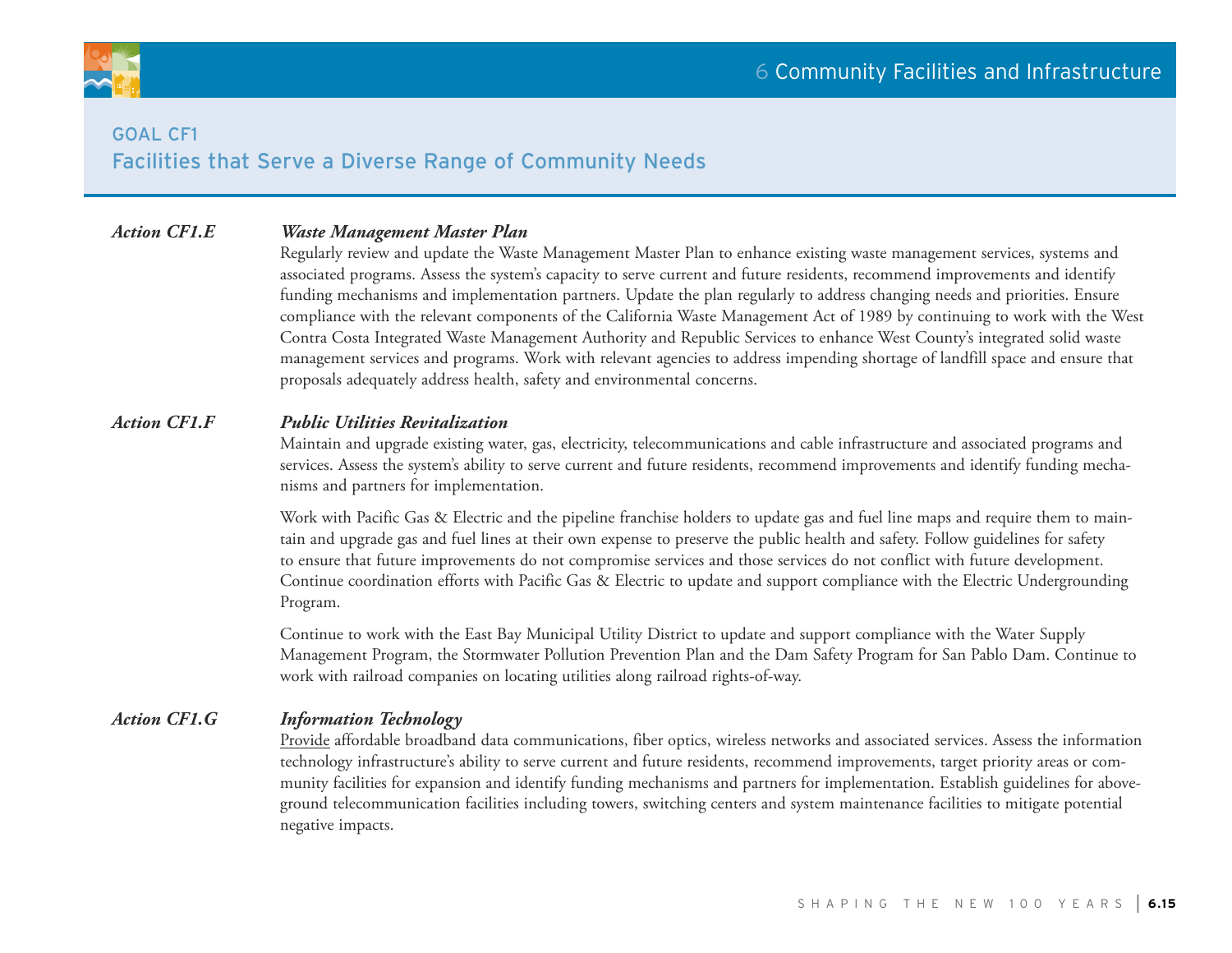### goal cf1

# Facilities that Serve a Diverse Range of Community Needs

### *Action CF1.H Streetscape Improvements*

Continue to implement streetscape improvements to enhance access, lighting, safety and experience for pedestrians, bicyclists, transit users, and motorists. Focus improvements in areas with the highest need such as the Downtown, mixed-use corridors, key intersections, designated pedestrian priority districts and multi-use trails that connect high-density areas of the City to parks and open space.

Provide universal accessibility improvements, pedestrian-scale lighting and landscaping in streetscape improvements. Explore the potential for establishing assessment districts for implementing improvements in existing neighborhoods. Explore the potential for incorporating green street elements into streetscape design such as bioswales, rain gardens, planter strips and permeable pavement.

*See also: CR2.C; LU2.B; HW4.K*

### *Action CF1.I Street Capacity and Infrastructure Improvements*

Maintain adequate street capacity and reduce congestion for all modes of transportation on the street and freeway system. Address congestion along corridors by enhancing the public transportation system, promoting mixed-use development patterns to reduce vehicle miles traveled and by implementing transportation demand management strategies to increase mobility options.

*See also: CR1.H*

### *Action CF1.J Local Development Mitigation Fees* Regularly review and update the impact fee schedule to offset costs of new development.

*See also: GM2.C*

### *Action CF1.K Community-Based Self-evaluation and Transition Plan*

Develop a community-based self-evaluation and transition plan to work toward access for all and Americans with Disabilities Act (ADA) compliance. With involvement from the community and specifically people with disabilities, the plan should assess the City's ability to serve the needs of all Richmond residents and visitors. Specifically, the plan should assess policies, programs, services and facilities that are available to the public and provide recommendations for adapting service delivery methods and making physical improvements to ensure access for all. The plan should also include a timeline, priorities, implementation and financing strategies.

*See also: CR1.F; PR2.B; HW4.I*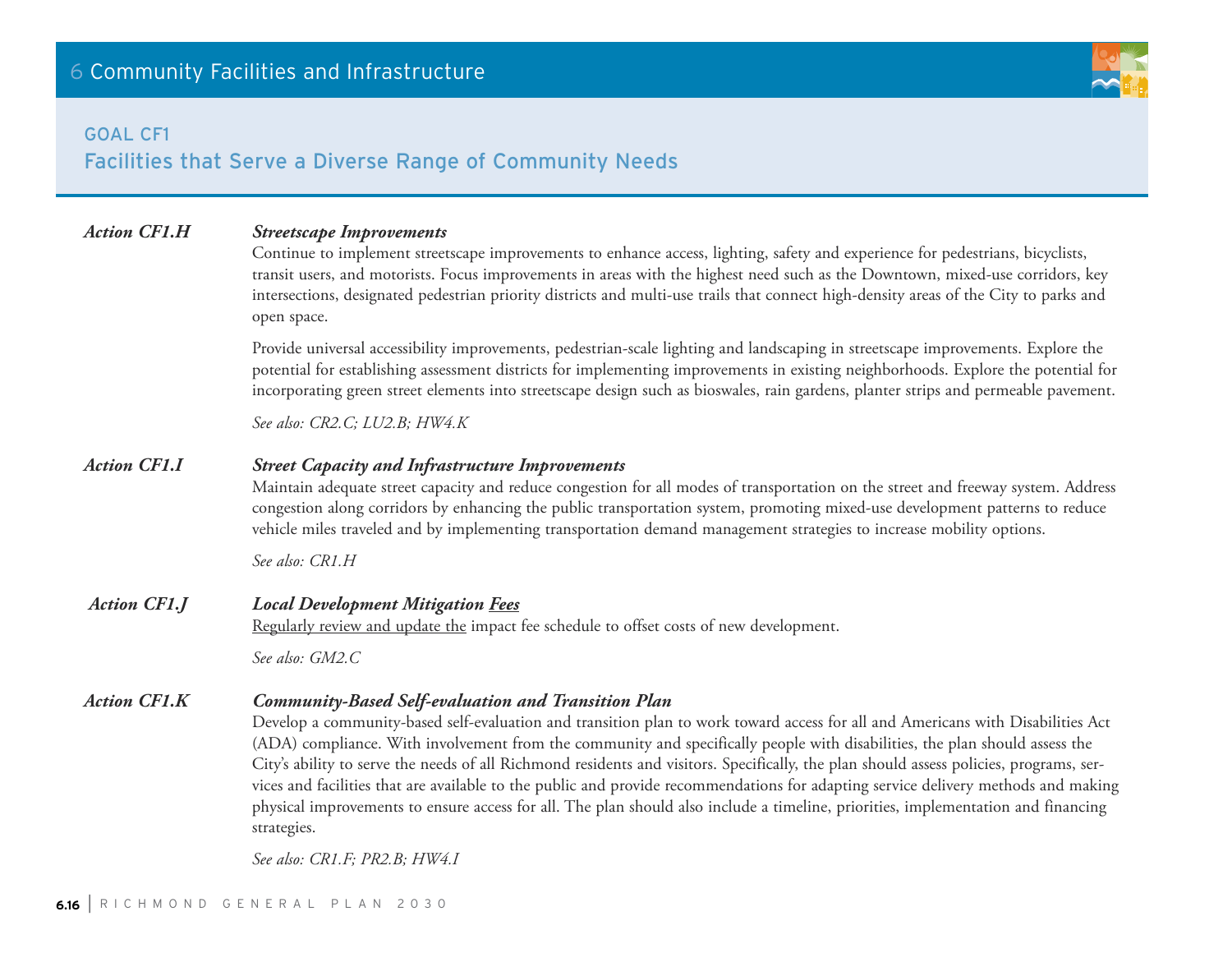

# GOAL CF2 Efficient Use and Adequate Maintenance of Facilities and Infrastructure

| Policy CF2.1        | Joint-Use and Co-Location                                                                                                                                                                                                                                                                                                                                                                                                                                                                                                     |  |  |
|---------------------|-------------------------------------------------------------------------------------------------------------------------------------------------------------------------------------------------------------------------------------------------------------------------------------------------------------------------------------------------------------------------------------------------------------------------------------------------------------------------------------------------------------------------------|--|--|
|                     | Encourage joint use or co-location of public and private facilities to maximize educational, cultural and recreational opportunities.                                                                                                                                                                                                                                                                                                                                                                                         |  |  |
| Policy CF2.2        | <b>Flexibility in Design</b><br>Promote flexibility in the design and programming of public facilities to accommodate changing needs. Facilities that serve mul-<br>tiple functions and a range of purposes allow the City to cost effectively meet the diverse needs of the community.                                                                                                                                                                                                                                       |  |  |
| <b>Policy CF2.3</b> | <b>Continued Public Use of School Sites</b><br>Encourage the continued public use of property owned and operated by the West Contra Costa School District, other educational<br>institutions, and private facilities to maximize multiple functions. Sites that are no longer needed for educational purposes due to<br>current demographic shifts may be utilized for other community needs such as health clinics or community centers. As commu-<br>nity needs change over time, these sites may be used again as schools. |  |  |
| <b>Policy CF2.4</b> | Adequate Maintenance<br>Maintain infrastructure and facilities. Ongoing maintenance and upgrades protect the City's long-term investment in these facili-<br>ties.                                                                                                                                                                                                                                                                                                                                                            |  |  |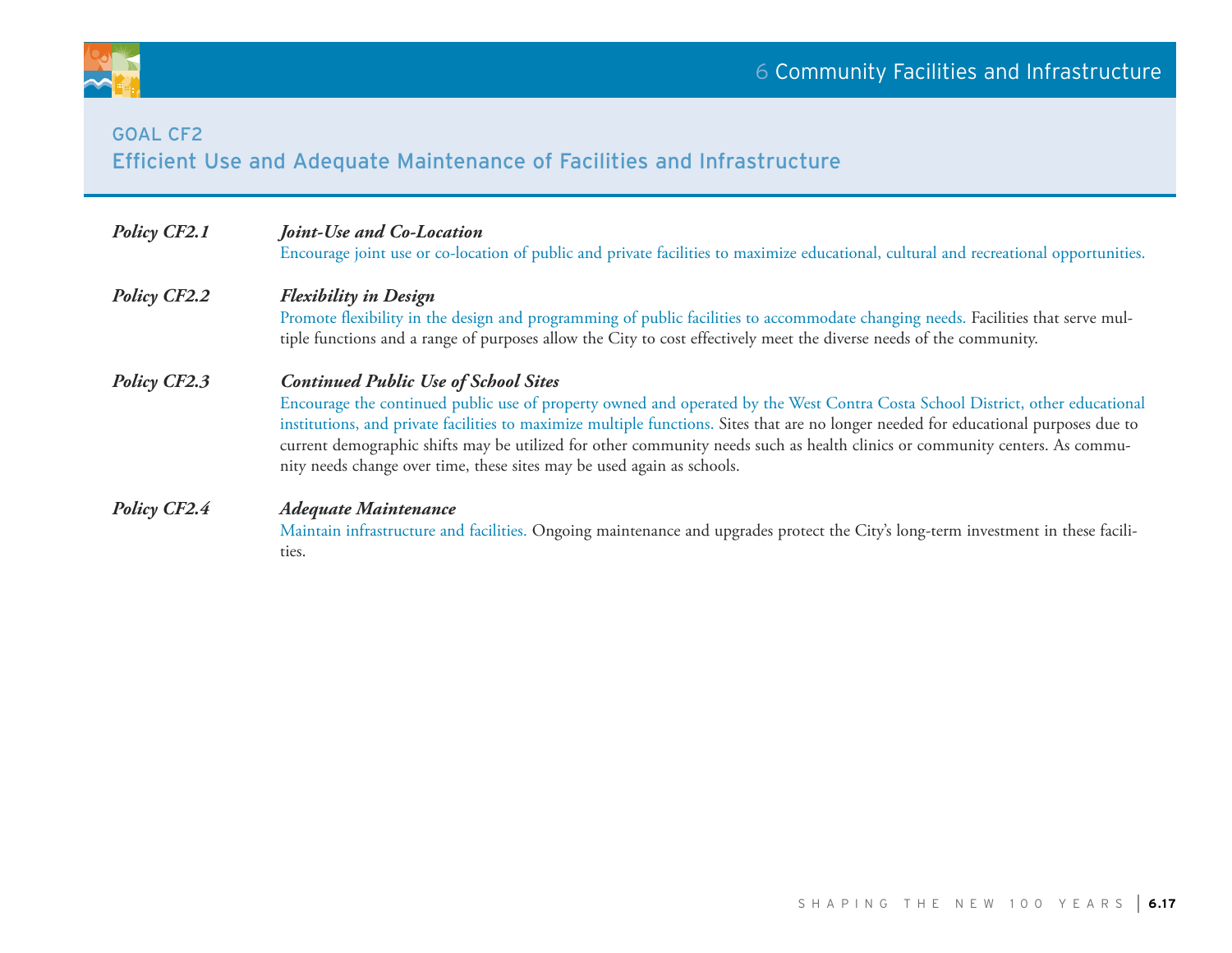# GOAL CF2

# Efficient Use and Adequate Maintenance of Facilities and Infrastructure

| <b>Action CF2.A</b> | <b>Joint-Use Agreements</b><br>Pursue joint-use agreements with West Contra Costa Unified School District, East Bay Regional Parks District, neighboring cities,<br>public agencies, private entities and nonprofit organizations that own and operate facilities within the City. In addition to provid-<br>ing more space for recreational and enrichment programming, strategic partnerships can provide the benefit of shared renovation,<br>development, maintenance and operational costs. |
|---------------------|--------------------------------------------------------------------------------------------------------------------------------------------------------------------------------------------------------------------------------------------------------------------------------------------------------------------------------------------------------------------------------------------------------------------------------------------------------------------------------------------------|
|                     | See also: ED1.E; EH1.D; PR1.F; AC1.D; HW1.G                                                                                                                                                                                                                                                                                                                                                                                                                                                      |
| <b>Action CF2.B</b> | <b>Inter-Agency Collaboration</b><br>Support collaboration between the City and local, regional and national public, nonprofit and private service providers for the<br>delivery and provision of high-quality services, utilities and facilities to meet current and future resident needs.                                                                                                                                                                                                     |
| <b>Action CF2.C</b> | <b>Community Facilities Standards</b><br>Regularly review standards to ensure flexibility in design and construction of community facilities. Incorporate best practices and<br>sustainability principles to guide new construction as well as renovations of existing facilities.                                                                                                                                                                                                               |
| <b>Action CF2.D</b> | <b>Disaster Preparedness and Recovery Plan</b><br>Require that all development and redevelopment projects comply with the City's Disaster Preparedness and Recovery Plan.<br>Regularly review and update the plan and expand public training and information.                                                                                                                                                                                                                                    |
|                     | See also: HW3.D; EC6.E; SN3.A                                                                                                                                                                                                                                                                                                                                                                                                                                                                    |
| <b>Action CF2.E</b> | <b>Streetlight Master Plan</b><br>Work with the community to develop a streetlight master plan that improves street and sidewalk lighting in areas that have been<br>impacted by crime. The type, scale and illumination of streetlights specified for use throughout the City should be appropriate<br>for the accessway type identified in the Place-Based Circulation Classification System outlined in the Circulation Element of this<br>General Plan.                                      |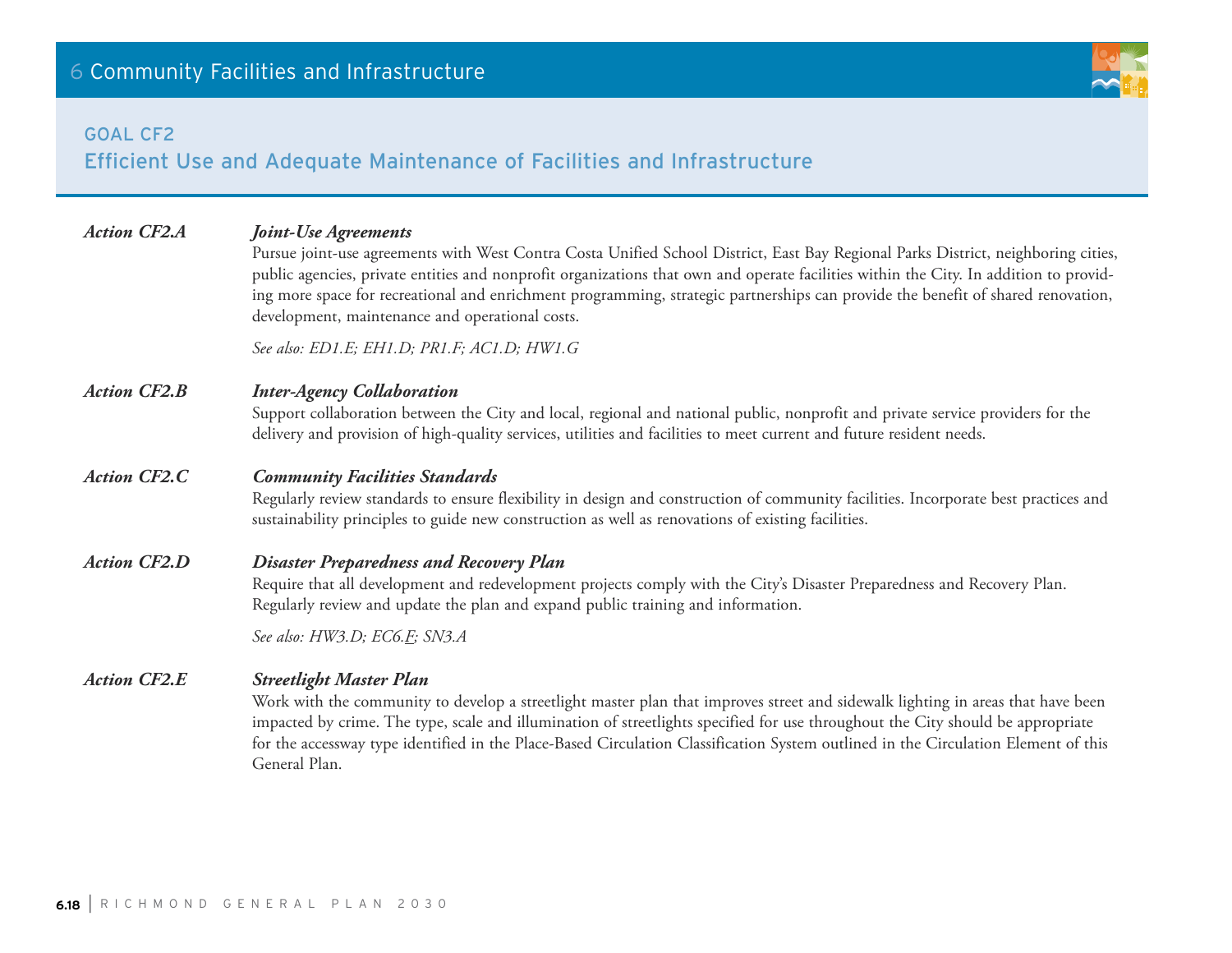



### **GOAL CF3** Green and Sustainable Standards and Practices

## *Policy CF3.1 Green Facilities*

Promote green and sustainable practices and approaches in planning, design, construction, renovation and maintenance of public facilities.

### *Policy CF3.2 Green Infrastructure and Landscape*

Promote ecologically-sensitive approaches in landscaping, stormwater drainage, groundwater recharge and flood control. Work with EBMUD and local nurseries to promote "waterwise" landscaping. Continue to gather and distribute new information that will assist residents and businesses to establish planted areas that require fewer chemicals or pesticides and help to filter stormwater and recharge groundwater aquifers.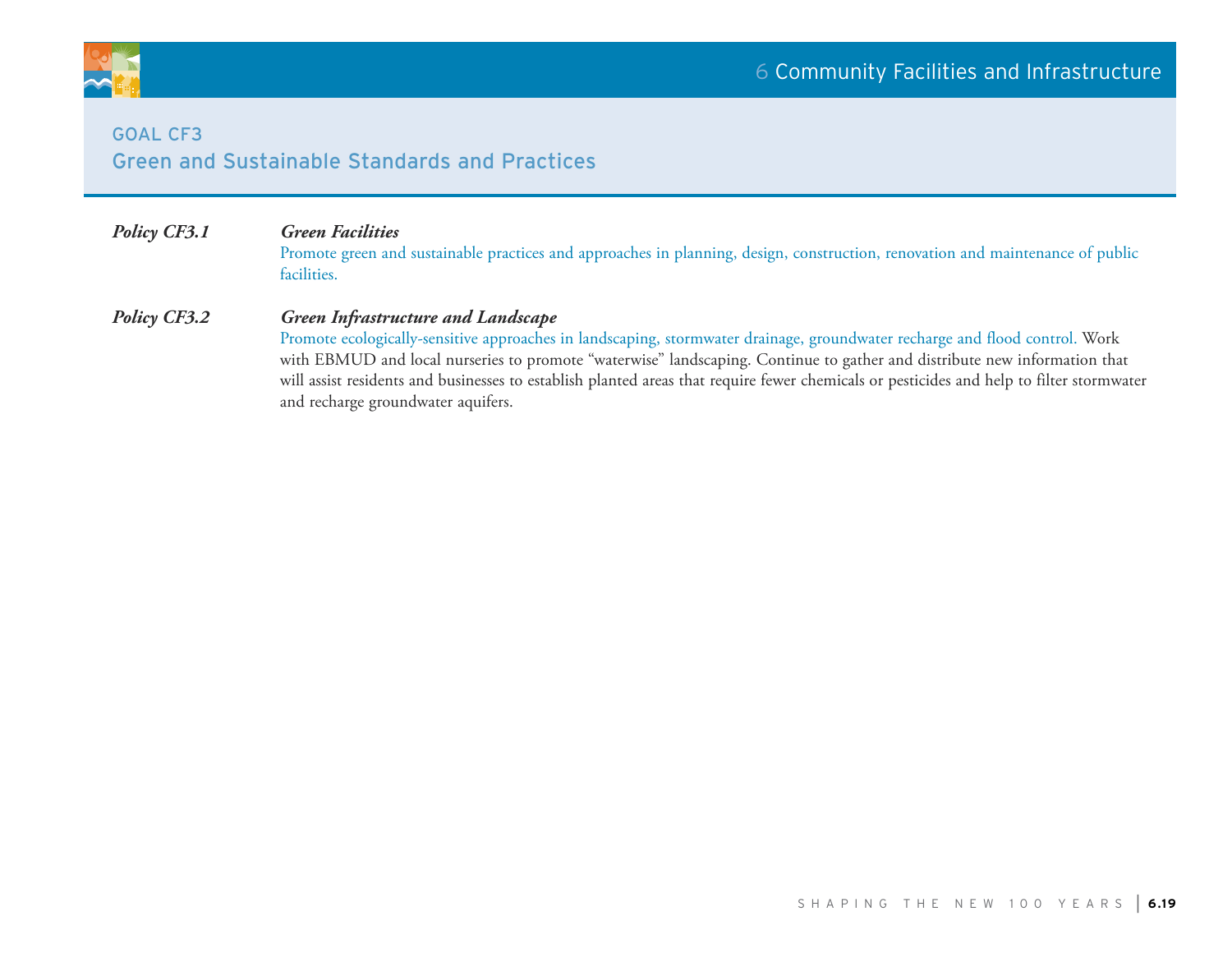### **GOAL CF3**

Green and Sustainable Standards and Practices

## *Action CF3.A Green Building Ordinances*

Require that newly constructed or renovated City-owned and private buildings and structures comply with the City's adopted Green Building Ordinances. Periodically upgrade requirements as mainline construction practices develop and new materials and building products become available with the intent of meeting or exceeding the State's zero net energy goals by the year 2020.

*See also: CN5.C; HW10.B; EC4.H*

### *Action CF3.B Green Streets Program*

Expand the green streets program to support a sustainable approach to stormwater drainage, groundwater recharge and landscaping. Incorporate green streets standards and guidelines in all streetscape improvement projects in the City.

*See also: CR5.F; HW4.L; EC4.F*

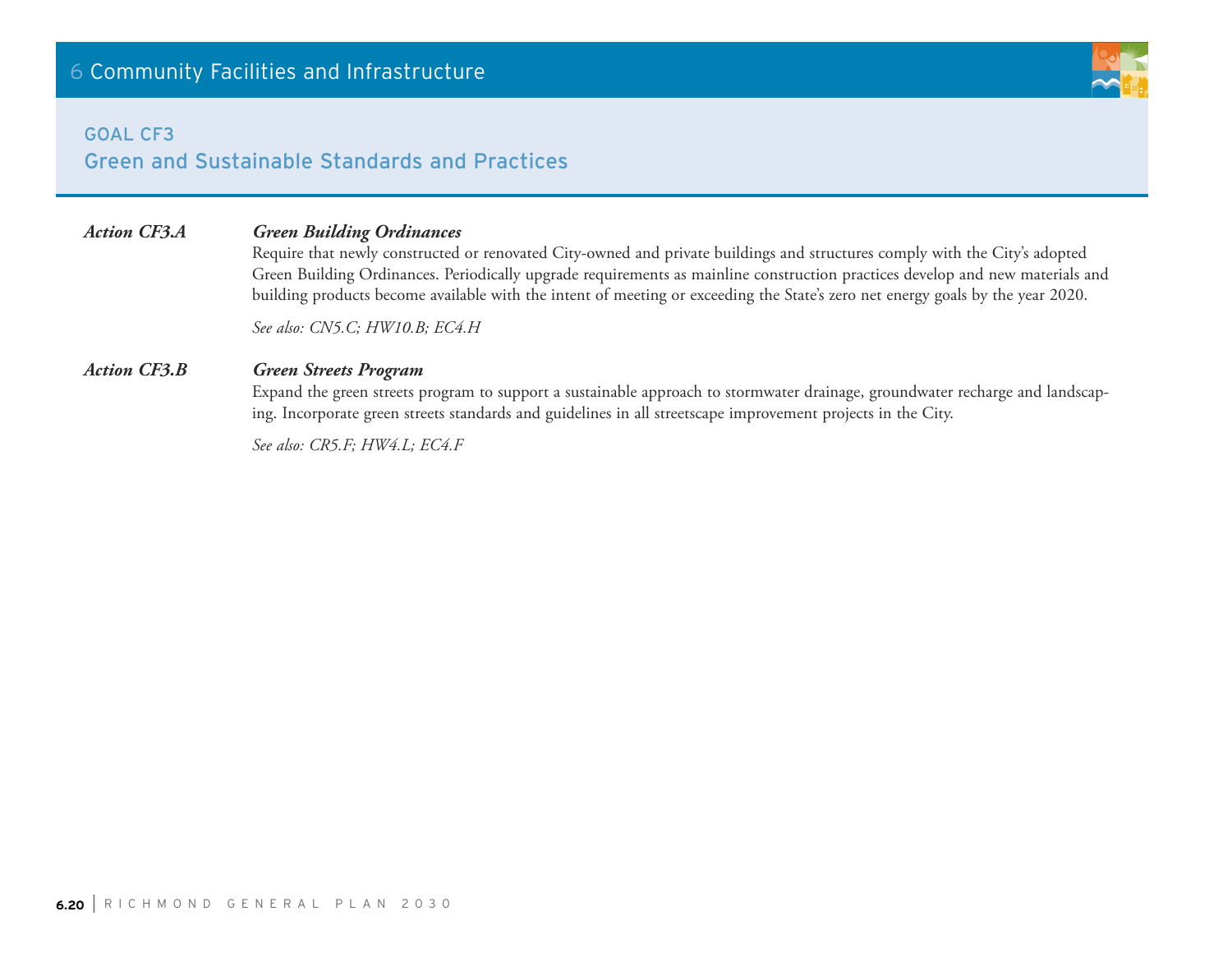

# **GOAL CF3** Green and Sustainable Standards and Practices

### *Action CF3.C Urban Forestry Management Plan*

Continue to implement the urban forest management plan to guide landscaping practices in urban areas of the City, reduce the heat-island effect and contribute to carbon mitigation. Continue the adopt-a-tree program. Coordinate the plan with the "City of Richmond urban Forest Management/Master Plan Reforestation supplement (1997)" and related documents for this purpose. Update the plan to establish the following measures:

- Create guidelines to establish minimum planting standards and require appropriate tree species and planting densities within newly landscaped areas;
- Update the list of trees to be used as a guideline for all tree planting and focus on local native species;
- Identify maintenance and planting standards for street trees, ensuring that the best practices in urban forestry are being utilized including best practices for pruning around above-ground utility lines to ensure the best health and form of street trees;
- Update zoning requirements for street trees in new developments and in parking lots;
- Outline coordination efforts with EBMUD to offer programs or other resources to provide property owners with information on proper tree selection, proper location to reduce heat transfer effects, planting and maintenance; and
- Establish guidelines that require all native tree habitats to be protected and when avoidance is not possible, require mitigation efforts as required by the Public and Private Tree Preservation Ordinance.

*See also: CN6.E; PR4.B; EC6.E; HW9.M*

### *Action CF3.D Public Awareness and Education Program*

Promote awareness of the benefits of green standards and practices among Richmond residents and businesses. Utilize existing resources such as the City's website and neighborhood council newsletters to distribute information.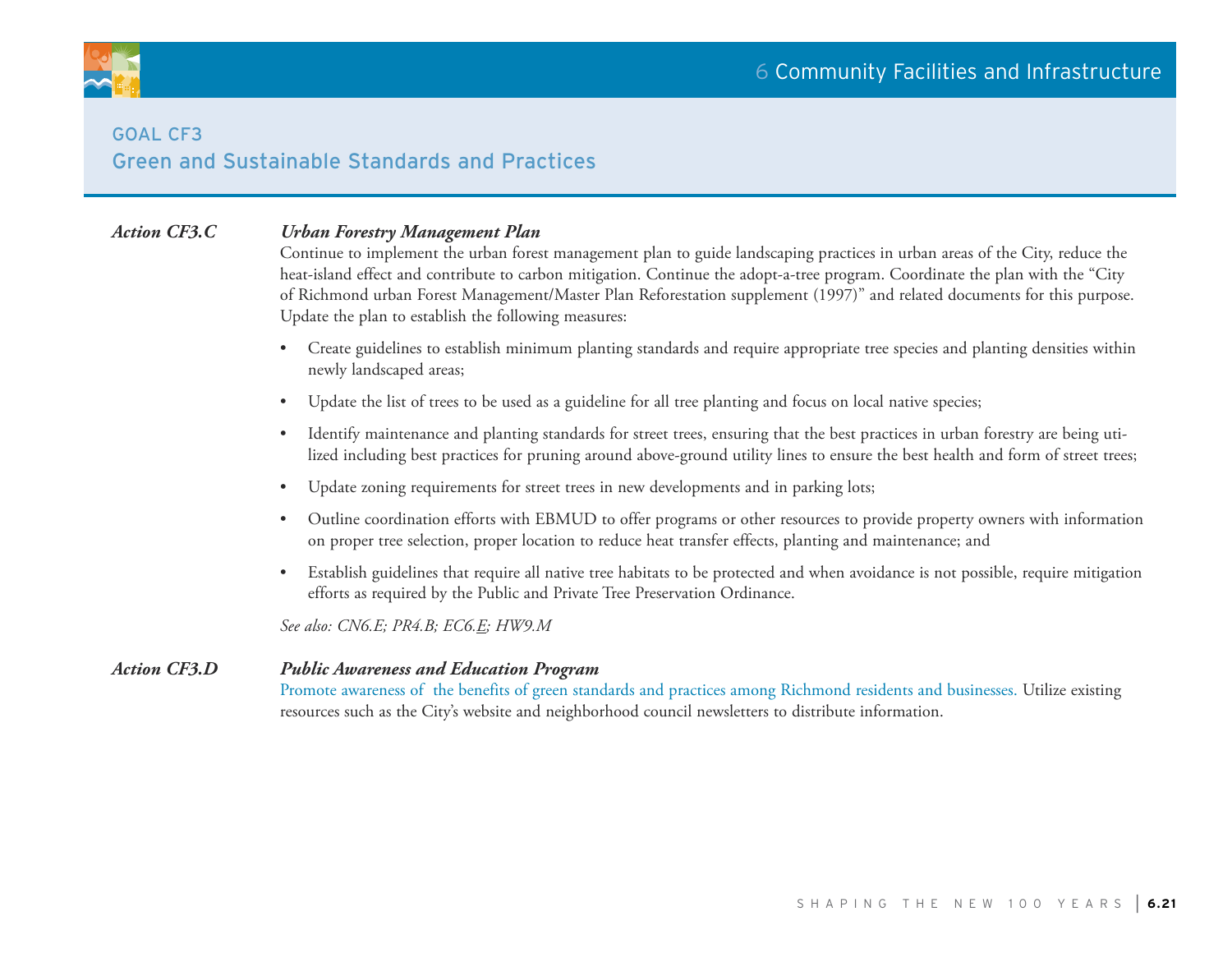# **GOAL CF4** Neighborhood Revitalization

### *Policy CF4.1 Neighborhood-Serving Facilities*

Invest in local-serving facilities to support revitalization of neighborhoods and improve the quality of life for residents. Highquality community facilities such as parks, community centers and streets are essential to building a healthy community. Safe, convenient and accessible public facilities in neighborhoods support a sense of community by increasing opportunities for active use.

### *Policy CF4.2 Neighborhood Centers*

Promote the use of community facilities as neighborhood centers. A number of public and private entities provide a range of programs and services in Richmond's neighborhoods. Through joint use the City can transform parks, schools, libraries and community centers into safe and convenient gathering places that foster social interaction and community cohesion.

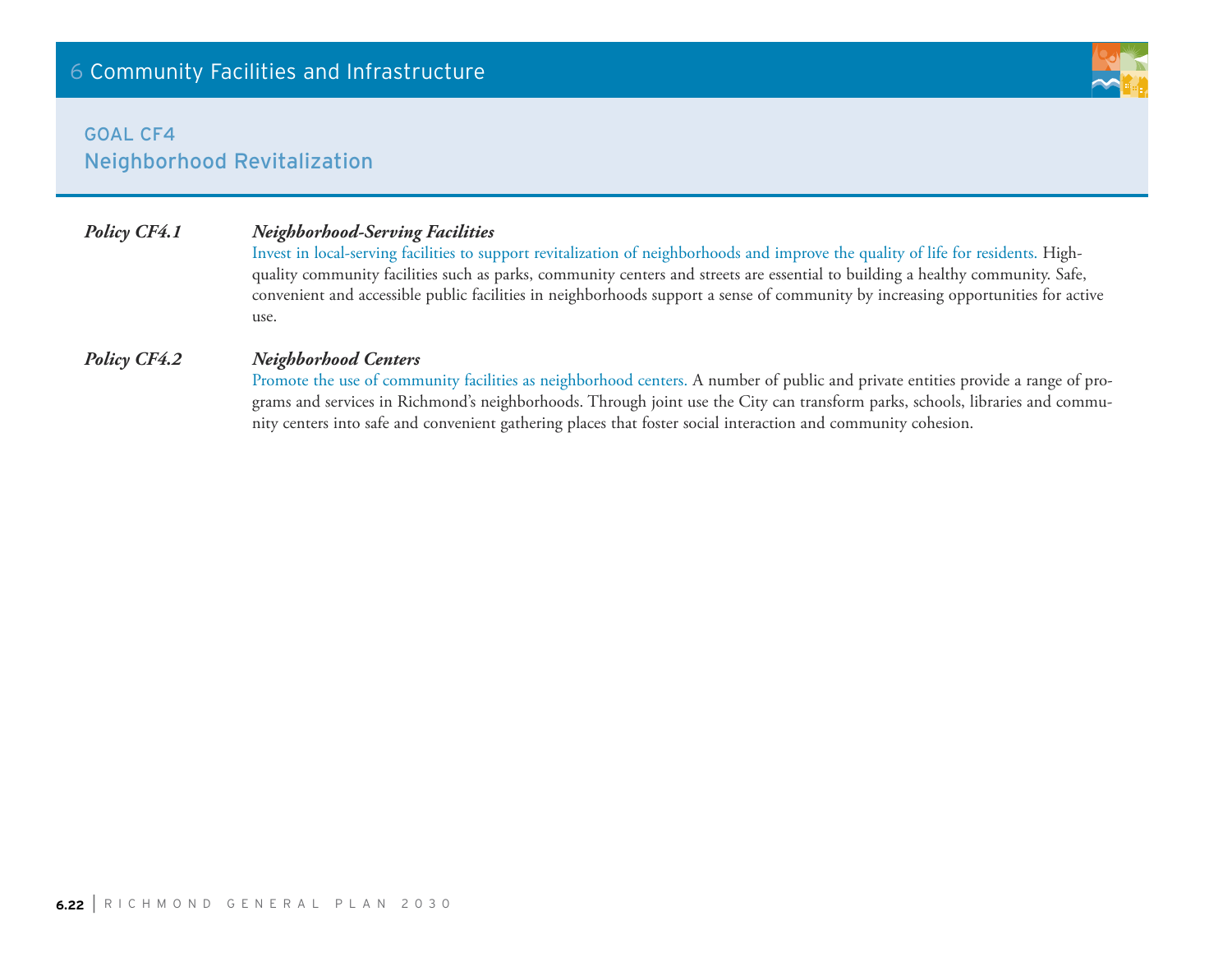

# **GOAL CF4** Neighborhood Revitalization

### *Action CF4.A Neighborhood Revitalization Plans*

Develop revitalization plans for all neighborhoods. Collaborate with community leaders and organizations, neighborhood councils and neighboring jurisdictions to develop the plans. Identify needed improvements, funding mechanisms and a phasing plan. Actively work to reduce blight throughout the City and promote the upkeep of vacant lots.

*See also: LU2.A; HW7.B; EC4.C*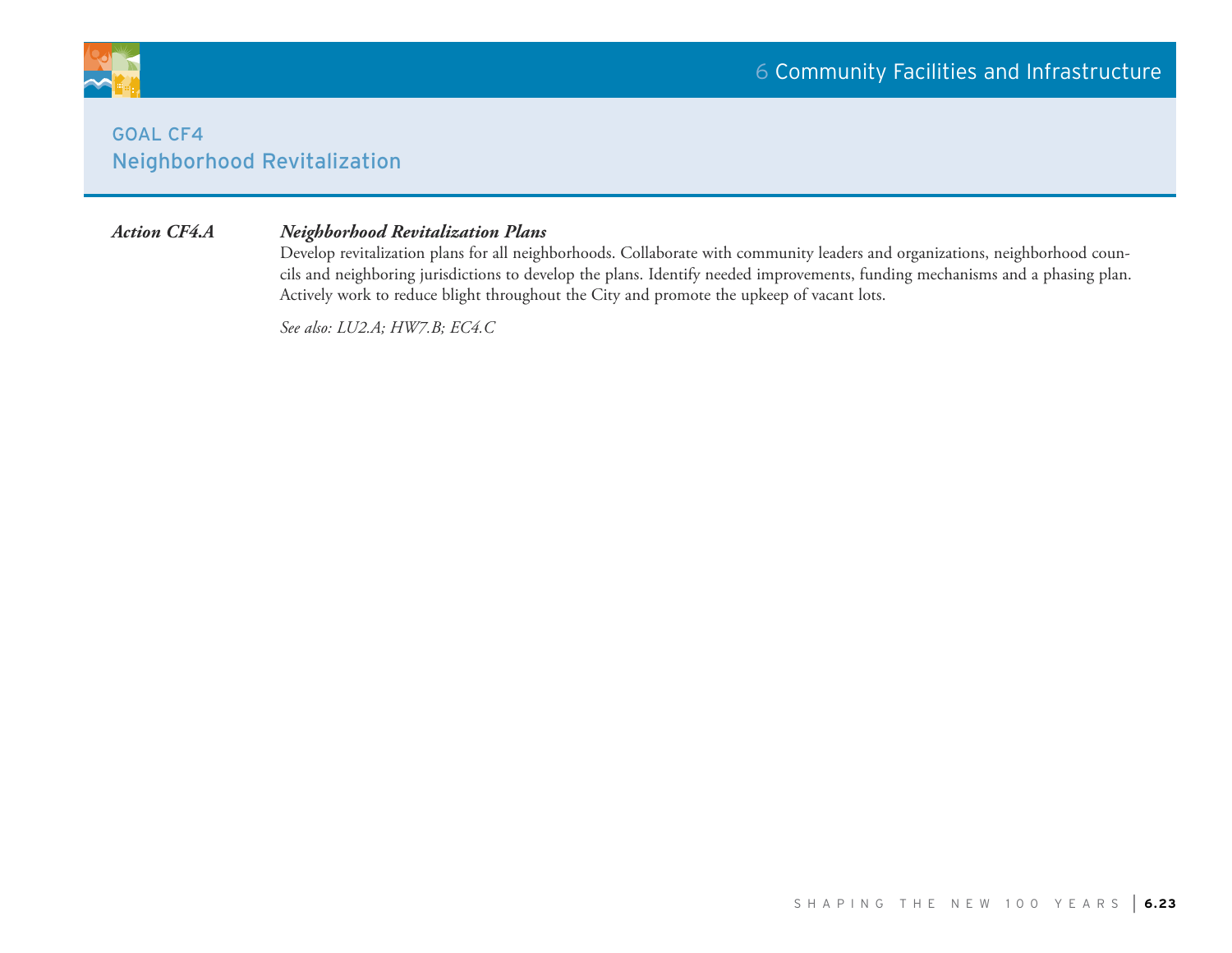

# Summary of Implementing Actions

The table presented on the following pages is a tool for guiding implementation of the City's Community Facilities and Infrastructure Element. Organized by the community's broad goals, the table provides an overview of policies and implementing actions detailed in the previous section. Each action is linked to a designated lead responsible party. Related policies are identified in the final column.

### Goal CF1: Facilities that Serve a Diverse Range of Community Needs

| <b>Action</b>      |                                                        | <b>Lead Responsibility</b>     | <b>Supporting Policies</b> |
|--------------------|--------------------------------------------------------|--------------------------------|----------------------------|
| CF1.A              | <b>Community Facilities Evaluation</b>                 | Engineering                    | CF1.1, CF1.2               |
| CF1.B              | Capital Improvements Program                           | <b>Public Works</b>            | CF1.1                      |
| CF1.C              | Cogeneration and Reuse of Waste                        | Engineering                    | CF1.1                      |
| CF1.D              | Storm Water Drainage                                   | Engineering                    | CF1.1                      |
| CF <sub>1.E</sub>  | Waster Management Master Plan                          | Public Works                   | CF1.1                      |
| CF <sub>1.F</sub>  | <b>Pubic Utilities Revitalization</b>                  | <b>Public Works</b>            | CF1.1                      |
| CF <sub>1</sub> .G | Information Technology                                 | Information Technology         | CF1.1                      |
| CF1.H              | Streetscape Improvements                               | Planning and Building Services | CF1.1                      |
| CF <sub>1</sub> .  | Street Capacity and Infrastructure Improvements        | Engineering                    | CF1.1                      |
| CF1. J             | Local Development Mitigation Fees                      | Planning and Building Services | CF1.3, CF1.4               |
| CF1.K              | Community-Based Self-Evaluation and Transition<br>Plan | <b>Public Works</b>            | CF1.5                      |

### Goal CF2: Efficient Use and Adequate Maintenance of Facilities and Infrastructure

| <b>Action</b>      |                                         | <b>Lead Responsibility</b> | <b>Supporting Policies</b> |
|--------------------|-----------------------------------------|----------------------------|----------------------------|
| CF <sub>2</sub> .A | Joint-Use Agreements                    | City Manager's Office      | CF2.1, CF2.2               |
| CF2.B              | Inter-Agency Collaboration              | City Manager's Office      | CF2.1, CF2.3               |
| CF <sub>2</sub> .C | Community Facility Standards            | Public Works               | CF2.2                      |
| CF2.D              | Disaster Preparedness and Recovery Plan | Public Works               | CF2.4                      |
| CF <sub>2</sub> .E | Streetlight Master Plan                 | Engineering                | CF2.4                      |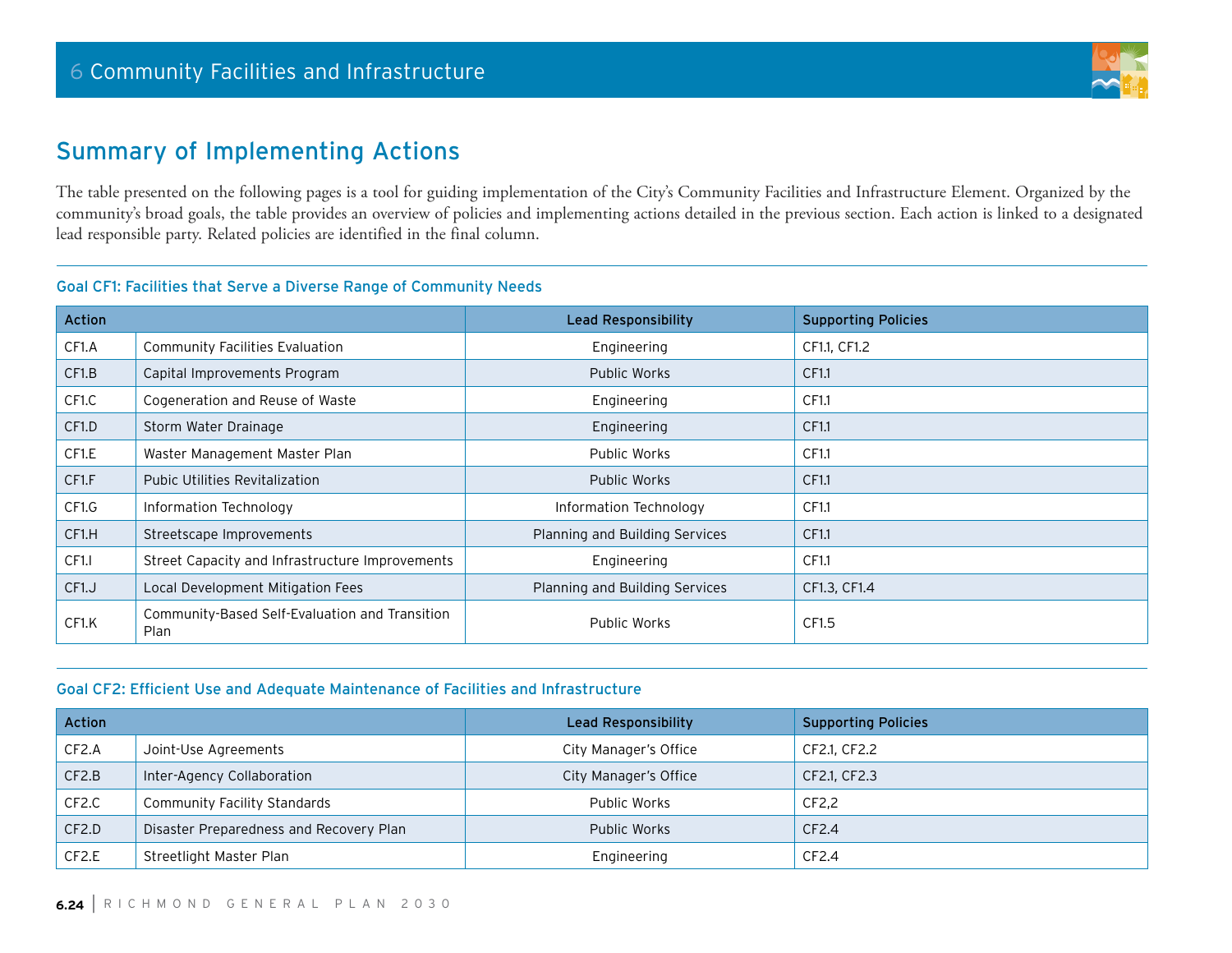

### Goal CF3: Green and Sustainable Standards and Practices

| <b>Action</b> |                                        | Lead Responsibility            | <b>Supporting Policies</b> |
|---------------|----------------------------------------|--------------------------------|----------------------------|
| CF3.A         | Green Building Ordinances              | Planning and Building Services | CF3.1                      |
| CF3.B         | Green Streets Program                  | Planning and Building Services | CF3.2                      |
| CF3.C         | Urban Forestry Management Plan         | Planning and Building Services | CF3.2                      |
| CF3.D         | Public Awareness and Education Program | City Manger's Office           | CF3,1, CF3.2               |

### Goal CF4: Neighborhood Revitalization

| <b>Action</b>     |                                   | Lead Responsibility            | <b>Supporting Policies</b> |
|-------------------|-----------------------------------|--------------------------------|----------------------------|
| $\mathsf{CFA}$ .A | Neighborhood Revitalization Plans | Planning and Building Services | CF4.1, CF4.2               |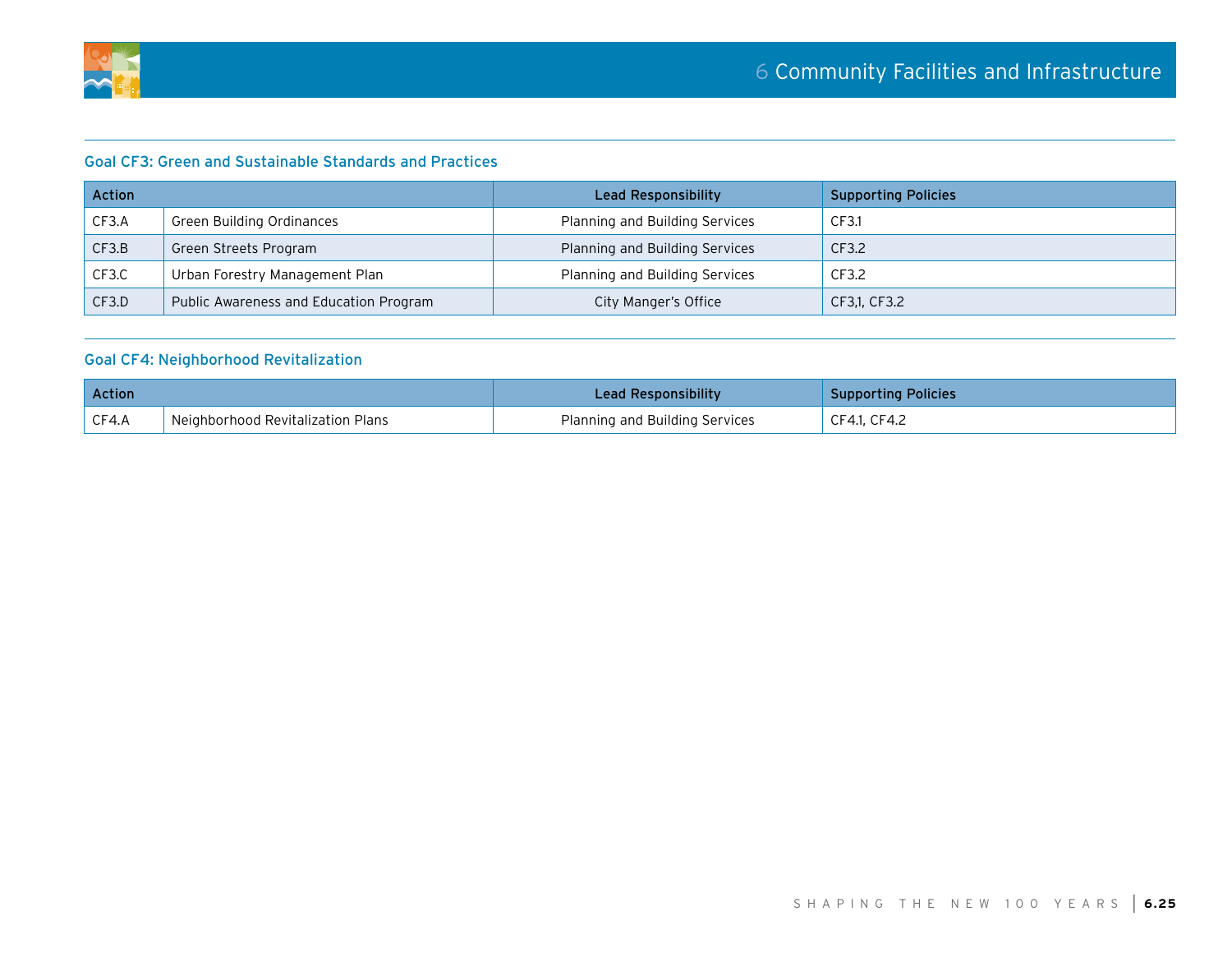# Regulatory Framework

A broad range of organizational bodies, plans and ordinances support Richmond in delivering highquality community facilities and infrastructure.

### **Organizations**

Community facilities are built and maintained by public, private and nonprofit organizations including the City of Richmond, Contra Costa County and the state of California. infrastructure is constructed, main- tained and expanded by the public and private entities described below.

### **East Bay Municipal Utility District**

East Bay Municipal Utility District (EBMUD) is a publicly owned utility that supplies water and provides wastewater treatment for parts of Alameda and Contra Costa counties on the eastern side of San Francisco Bay in northern California. EBMUD has jurisdiction over the water service lines in Richmond (www.ebmud.com).

### **Veolia Water North America**

Veolia Water North America operates and maintains Richmond Municipal Sewer District's sewer treatment and collection facilities as well as storm drainage facilities (www.veoliawaterna.com).

### **Republic Services, Inc.**

Republic Services, Inc., along with a variety of affiliates, provides the following services in Richmond: residential and commercial refuse, recycling and green waste collection; garbage transfer and dis-

posal; and green waste and recycling processing. Republic Services owns and operates a 21-acre site in Richmond, which includes the closed West Contra Costa Sanitary Landfill, the Golden Bear Transfer Station, a household hazardous waste facility and the Integrated Resource Recovery Facility (www.republicservices.com).

### **Pacific Gas and Electric Company (PG&E)**

A significant percentage of street lights and utility poles in Richmond are owned and operated by PG&E. City neighborhoods that have been experiencing increases in crime have repeatedly expressed their desire to see illumination improved (www.pge. com).

### **Plans, Programs and Ordinances**

The following plans, programs and ordinances are related to community facilities and infrastructure.

### **Civic Center Master Plan and Facilities Assessment**

The Civic Center Master Plan and Facilities Assessment was adopted in 2003 as a part of an overall assessment of the condition of Downtown Richmond. The Plan addressed the City's long-term office space needs for administrative functions, consolidation of services currently dispersed throughout the City, feasibility of renovating and rehabilitating existing buildings, historic preservation, quality and character of open spaces and plaza areas and use of City-owned properties for public/private development (www.ci.richmond.ca.us/DocumentView. asp?DID=3638).

### **Development Impact Fees**

Richmond requires developers to mitigate the impacts of new development on infrastructure and services including parks, sewers, libraries, and police stations.

### **Sewer System Master Plan**

The Sewer System Master Plan was prepared in 2005 to provide a critical assessment of the City's sewer treatment and collection infrastructure and facilities. The planning area of approximately 13.5 square miles does not include areas served by West County Wastewater District or Stege Sanitary District. The Plan assesses the City's existing and future sewer flows, evaluates the capacity of the existing system for current and future conditions, recommends system improvements, identifies design criteria for future improvements and includes a Capital Improvement Program for improvements (www.ci.richmond.ca.us/index.asp?NID=70).

### **Storm Drainage Master Plan**

The City of Richmond is classified as a small, separate storm sewer system (MS4) regulated entity under the Phase II NPDES Program. Under the Phase II Small MS4 Program Requirements the City is required to: implement a program to eliminate, reduce or improve the conditions of direct discharges of stormwater to the maximum extent practicable; protect water quality of the San Francisco Bay; and fulfill the requirements of the Clean Water Act. The City prepared a Storm Drainage Master Plan in 2005 to assess the City's existing storm drainage system, determine system deficiencies, recommend improvements and identify facilities and

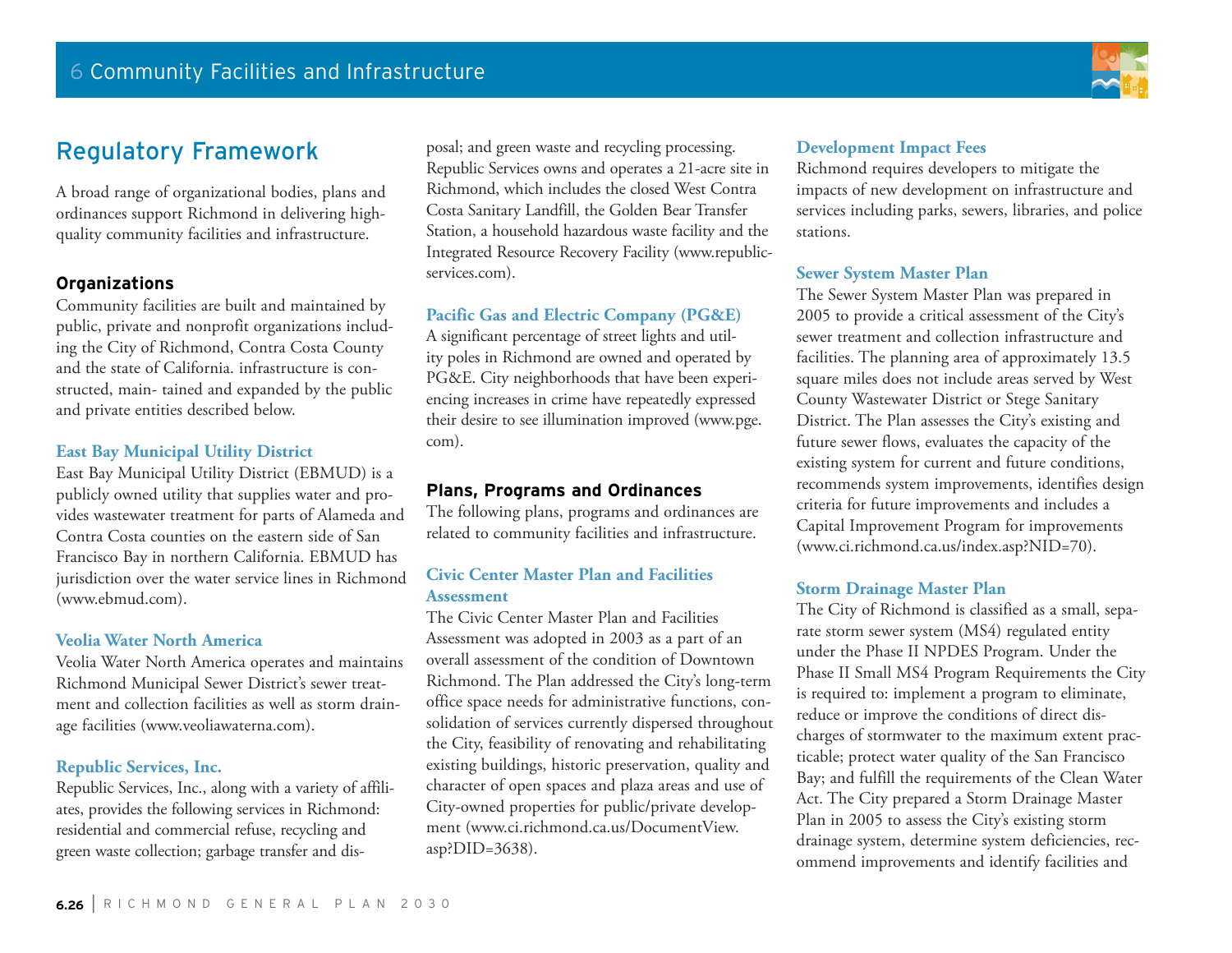

costs for expansion (www.ci.richmond.ca.us/index. asp?NID=70).

### **Joint Solid Waste Management Program**

West Contra Costa cities and unincorporated areas joined together to form the West Contra Costa Integrated Waste Management Authority (WCCIWMA) to address solid waste management. The WCCIWMA supports its member cities in meeting the state waste reduction mandate established by AB939 (see below). WCCWIMA helps cities reduce the amount of solid waste generated (source reduction), recycle as much of the solid waste as possible (recycling), make use of the energy and nutrient value of the solid waste (biomass fuel generation and composting) and properly dispose of the remaining solid waste (www.ci.richmond.ca.us/ index.asp?NID=70).

### **City of Richmond Municipal Code**

The City's Municipal Code includes provisions addressing tree planting and care; preserving the integrity of City streets; street lighting; infrastructure requirements for new development; and development impact mitigation fees (http://www.municode. com/resources/gateway.asp?pid=16579&sid=5).

### **Urban Forest Management/Master Plan (Reforestation Supplement)**

The Urban Forest Management Master Plan lists tree selections for several areas of the City as well as planting guidelines and related information. Proper selection, placement, planting and care of trees are also identified (www.ci.richmond.ca.us/index. asp? $NID=70$ ).

### **Water Supply Management Program**

In October 1993, EBMUD adopted a long-term Water Supply Management Program (WSMP) to guide provision of a reliable high-quality water supply to the East Bay through the year 2020 (www. ebmud.com/water\_&\_environment/water\_supply/ water\_supply\_ management\_program/).

### **Dam Safety Program for San Pablo Dam**

The Dam Safety Program guides the City of Richmond and other jurisdictions in ensuring the long-term safety of the San Pablo Dam (www. ebmud.com/water\_&\_environment/water\_supply/ current\_projects/san\_pablo\_dam/default.htm).

### **California Public Resources Code**

The Public Resources Code (sections 41500-41510) of 1991 requires each city and county to prepare, adopt and submit to the Waste Management Board a program for the safe collection, recycling, treatment and disposal of hazardous household waste (www.ciwmb.ca.gov/regulations/title14/ch9a9.htm; www.leginfo.ca.gov/cgi-bin/calawquery?codesection= prc&codebody).

### **California Integrated Waste Management Act**

The California Integrated Waste Management Act of 1989 (AB939) requires every city and county in the state to include a Source Reduction and Recycling Element in its Solid Waste Management Plan. This document should identify how each jurisdiction will meet the mandatory state waste diversion goals (www.ciwmb.ca.gov/BoardInfo/).

### **California Integrated Waste Management Board Model Ordinance**

Subsequent to the California Integrated Waste Management Act, additional legislation was passed to assist local jurisdictions in accomplishing the goals of AB939. The California Solid Waste Reuse and Recycling Access Act (Public Resources Code, sections 42900-42911) directs the California Integrated Waste Management Board (CIWMB) to draft a model ordinance (which Contra Costa County has adopted) relating to adequate areas for collecting and loading recyclable materials in development projects.

The model ordinance is used by the County as the basis for imposing recycling conditions on new development projects and on existing projects that add 30 percent or more to their existing floor area (www.ciwmb.ca.gov/lglibrary/CandDModel/About. htm).